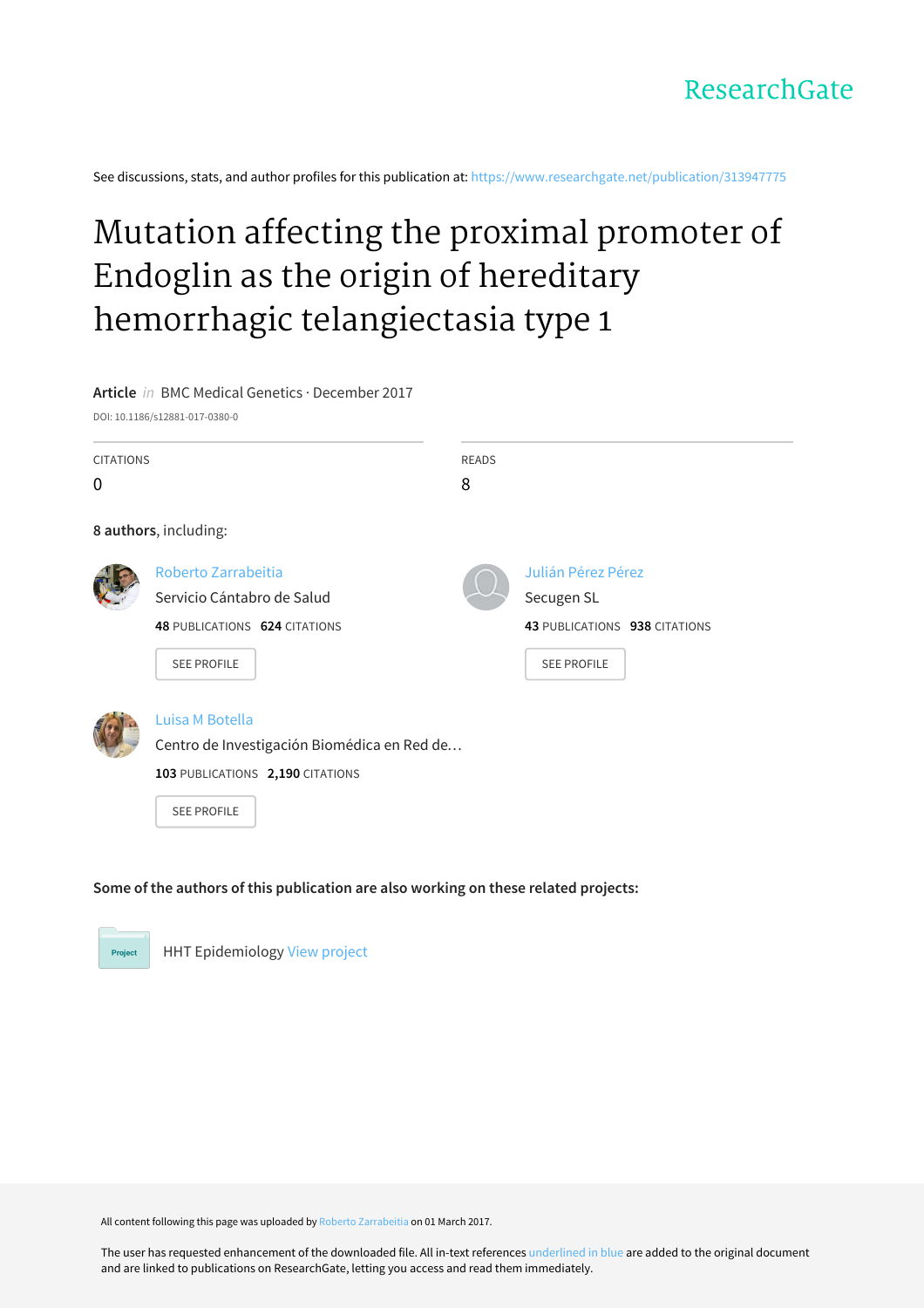# **RESEARCH ARTICLE External Structure Community Community Community Community Community Community Community Community**



# Mutation affecting the proximal promoter of Endoglin as the origin of hereditary hemorrhagic telangiectasia type 1

Virginia Albiñana<sup>1</sup>, Ma Paz Zafra<sup>1</sup>, Jorge Colau<sup>1</sup>, Roberto Zarrabeitia<sup>2</sup>, Lucia Recio-Poveda<sup>1</sup>, Leticia Olavarrieta<sup>3</sup> , Julián Pérez-Pérez<sup>3</sup> and Luisa M. Botella<sup>1\*</sup>

# Abstract

Background: Hereditary hemorrhagic telangiectasia (HHT) is a vascular multi-organ system disorder. Its diagnostic criteria include epistaxis, telangiectases in mucocutaneous sites, arteriovenous malformations (AVMs), and familial inheritance. HHT is transmitted as an autosomal dominant condition, caused in 85% of cases by mutations in either Endoglin (ENG) or Activin receptor-like kinase (ACVRL1/ACVRL1/ALK1) genes. Pathogenic mutations have been described in exons, splice junctions and, in a few cases with ENG mutations, in the proximal promoter, which creates a new ATG start site. However, no mutations affecting transcription regulation have been described to date in HHT, and this type of mutation is rarely identified in the literature on rare diseases.

Methods: Sequencing data from a family with HHT lead to single nucleotide change, c.-58G > A. The functionality and pathogenicity of this change was analyzed by in vitro mutagenesis, quantitative PCR and Gel shift assay. Student t test was used for statistical significance.

Results: A single nucleotide change, c.-58G > A, in the proximal ENG promoter co-segregated with HHT clinical features in an HHT family. This mutation was present in the proband and in 2 other symptomatic members, whereas 2 asymptomatic relatives did not harbor the mutation. Analysis of RNA from activated monocytes from the probands and the healthy brother revealed reduced ENG mRNA expression in the HHT patient ( $p = 0.005$ ). Sitedirected mutagenesis of the ENG promoter resulted in a three-fold decrease in luciferase activity of the mutant c.- 58A allele compared to wild type ( $p = 0.005$ ). Finally, gel shift assay identified a DNA-protein specific complex.

**Conclusions:** The novel ENG c.-58G > A substitution in the ENG promoter co-segregates with HHT symptoms in a family and appears to affect the transcriptional regulation of the gene, resulting in reduced ENG expression. ENG c.-58G > A may therefore be a pathogenic HHT mutation leading to haploinsufficiency of Endoglin and HHT symptoms. To the best of our knowledge, this is the first report of a pathogenic mutation in HHT involving the binding site for a transcription factor in the promoter of ENG.

Keywords: Hereditary hemorrhagic telangiectasia (HHT), Rare disease, Endoglin promoter, Transcription regulation

\* Correspondence: [cibluisa@cib.csic.es](mailto:cibluisa@cib.csic.es) <sup>1</sup>

<sup>1</sup> Centro de Investigaciones Biológicas, Consejo Superior de Investigaciones Científicas (CSIC), and Centro de Investigación Biomédica en Red de Enfermedades Raras (CIBERER), Ramiro de Maeztu 9, Madrid 28040, Spain Full list of author information is available at the end of the article



© The Author(s). 2017 **Open Access** This article is distributed under the terms of the Creative Commons Attribution 4.0 International License [\(http://creativecommons.org/licenses/by/4.0/](http://creativecommons.org/licenses/by/4.0/)), which permits unrestricted use, distribution, and reproduction in any medium, provided you give appropriate credit to the original author(s) and the source, provide a link to the Creative Commons license, and indicate if changes were made. The Creative Commons Public Domain Dedication waiver [\(http://creativecommons.org/publicdomain/zero/1.0/](http://creativecommons.org/publicdomain/zero/1.0/)) applies to the data made available in this article, unless otherwise stated.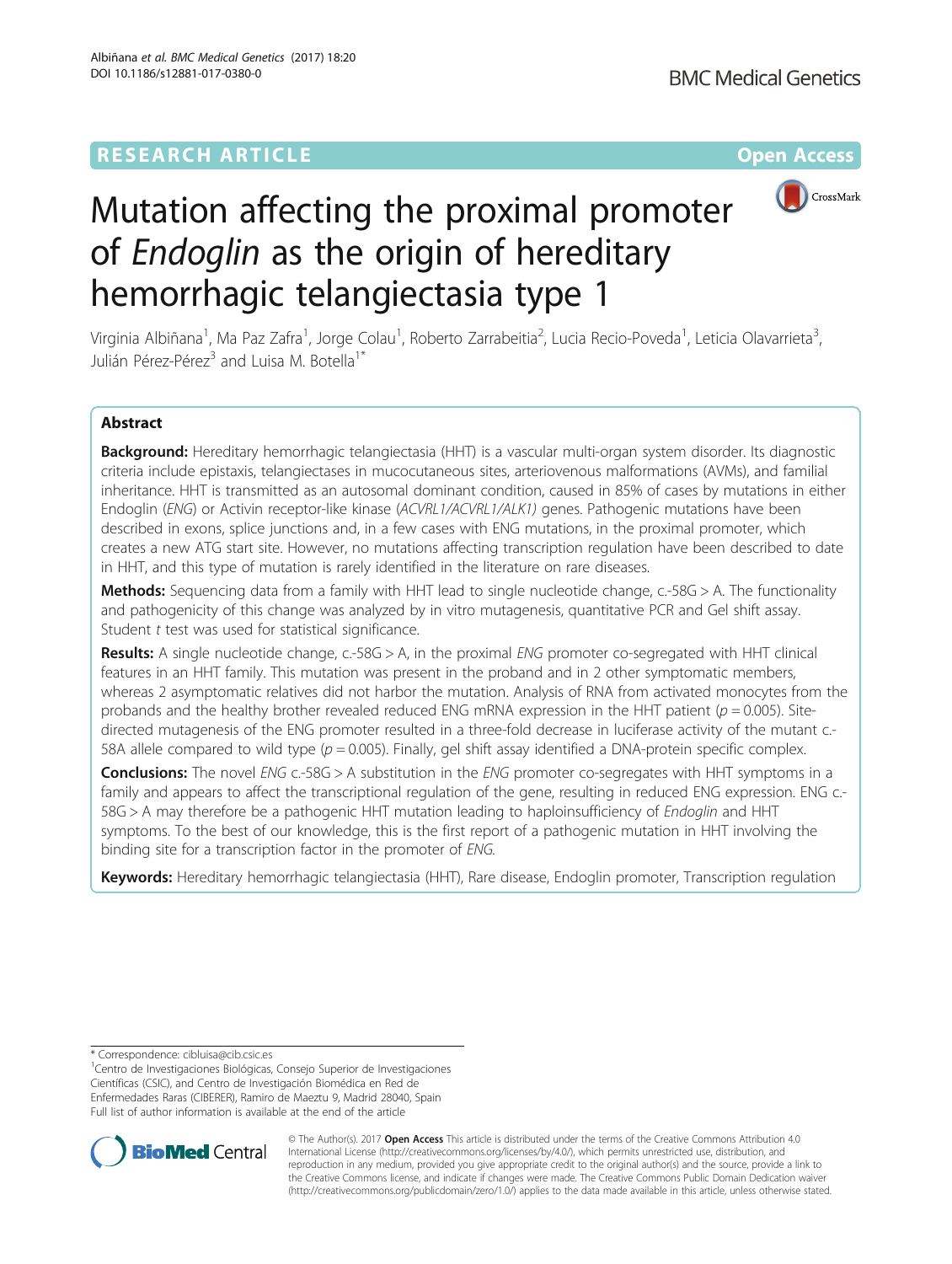# Background

Hereditary hemorrhagic telangiectasia (HHT), also known as Rendu-Osler-Weber syndrome [\[](https://www.researchgate.net/publication/280389800_How_to_manage_patients_with_hereditary_haemorrhagic_telangiectasia?el=1_x_8&enrichId=rgreq-4e5b9f2100fc1713a6c1d4c8c42eb1dc-XXX&enrichSource=Y292ZXJQYWdlOzMxMzk0Nzc3NTtBUzo0NjcwOTQwODYxMzE3MTlAMTQ4ODM3NTMxNjk0NA==)[1](#page-8-0)[,](https://www.researchgate.net/publication/280389800_How_to_manage_patients_with_hereditary_haemorrhagic_telangiectasia?el=1_x_8&enrichId=rgreq-4e5b9f2100fc1713a6c1d4c8c42eb1dc-XXX&enrichSource=Y292ZXJQYWdlOzMxMzk0Nzc3NTtBUzo0NjcwOTQwODYxMzE3MTlAMTQ4ODM3NTMxNjk0NA==) [2](#page-8-0)[\]](https://www.researchgate.net/publication/46426834_Hereditary_haemorrhagic_telangiectasia_Pathophysiology_diagnosis_and_treatment?el=1_x_8&enrichId=rgreq-4e5b9f2100fc1713a6c1d4c8c42eb1dc-XXX&enrichSource=Y292ZXJQYWdlOzMxMzk0Nzc3NTtBUzo0NjcwOTQwODYxMzE3MTlAMTQ4ODM3NTMxNjk0NA==), is a vascular disorder with autosomal dominant inheritance. The latest epidemiological data reveal that HHT affects approximately 1 in every 5,000 individuals [\[](https://www.researchgate.net/publication/46426834_Hereditary_haemorrhagic_telangiectasia_Pathophysiology_diagnosis_and_treatment?el=1_x_8&enrichId=rgreq-4e5b9f2100fc1713a6c1d4c8c42eb1dc-XXX&enrichSource=Y292ZXJQYWdlOzMxMzk0Nzc3NTtBUzo0NjcwOTQwODYxMzE3MTlAMTQ4ODM3NTMxNjk0NA==)[2](#page-8-0)[\]](https://www.researchgate.net/publication/46426834_Hereditary_haemorrhagic_telangiectasia_Pathophysiology_diagnosis_and_treatment?el=1_x_8&enrichId=rgreq-4e5b9f2100fc1713a6c1d4c8c42eb1dc-XXX&enrichSource=Y292ZXJQYWdlOzMxMzk0Nzc3NTtBUzo0NjcwOTQwODYxMzE3MTlAMTQ4ODM3NTMxNjk0NA==). The clinical symptoms, known as the Curaçao criteria [[3](#page-8-0)], diagnose an HHT patient when at least 3 of the 4 criteria are present: epistaxis (nose bleeds), mucocutaneous telangiectases, arteriovenous malformations (AVMs) affecting mostly the lung, liver and brain, and an autosomal dominant pattern of familial inheritance. Hereditary Hemorrhagic Telangiectasia is caused by mutations in at least one of the 3 genes involved in the transforming growth factor-beta (TGF-β) signaling pathway [\[](https://www.researchgate.net/publication/7183665_Hereditary_Hemorrhagic_Telangiectasia_a_Vascular_Dysplasia_Affecting_the_TGF-_Signaling_Pathway?el=1_x_8&enrichId=rgreq-4e5b9f2100fc1713a6c1d4c8c42eb1dc-XXX&enrichSource=Y292ZXJQYWdlOzMxMzk0Nzc3NTtBUzo0NjcwOTQwODYxMzE3MTlAMTQ4ODM3NTMxNjk0NA==)[4](#page-8-0)[\]](https://www.researchgate.net/publication/7183665_Hereditary_Hemorrhagic_Telangiectasia_a_Vascular_Dysplasia_Affecting_the_TGF-_Signaling_Pathway?el=1_x_8&enrichId=rgreq-4e5b9f2100fc1713a6c1d4c8c42eb1dc-XXX&enrichSource=Y292ZXJQYWdlOzMxMzk0Nzc3NTtBUzo0NjcwOTQwODYxMzE3MTlAMTQ4ODM3NTMxNjk0NA==). Endoglin (ENG, chromosome 9q34), Activin A receptor type II-like 1 (ACVRL1/ACVRL1/ALK1, chromosome 12q13), and MADH4/SMAD4 (chromosome 18q21) mutations cause HHT1 (OMIM 187300), HHT2 (OMIM 600376), and the combined Juvenile Polyposis/HHT (JP/HHT) syndrome (OMIM 175050), respectively [\[](https://www.researchgate.net/publication/260198915_Endoglin_a_TGF-b_binding_protein_of_endothelial_cells_is_the_gene_for_hereditary_haemorrhagic_telangiectasia_type_1?el=1_x_8&enrichId=rgreq-4e5b9f2100fc1713a6c1d4c8c42eb1dc-XXX&enrichSource=Y292ZXJQYWdlOzMxMzk0Nzc3NTtBUzo0NjcwOTQwODYxMzE3MTlAMTQ4ODM3NTMxNjk0NA==)[5](#page-8-0)[–](https://www.researchgate.net/publication/14485458_A_second_locus_for_hereditary_hemorrhagic_telangiectasia_maps_to_chromosome_12?el=1_x_8&enrichId=rgreq-4e5b9f2100fc1713a6c1d4c8c42eb1dc-XXX&enrichSource=Y292ZXJQYWdlOzMxMzk0Nzc3NTtBUzo0NjcwOTQwODYxMzE3MTlAMTQ4ODM3NTMxNjk0NA==)[7](#page-8-0)]. There are two further unidentified genes that can cause HHT: HHT 3 between 141.9 and 146.4 Mb on chromosome 5q and HHT4 on chromosome 7p between D7S2252 and D7S510.130 [\[](https://www.researchgate.net/publication/7749095_A_new_locus_for_hereditary_haemorrhagic_telangiectasia_HHT3_maps_to_chromosome_5?el=1_x_8&enrichId=rgreq-4e5b9f2100fc1713a6c1d4c8c42eb1dc-XXX&enrichSource=Y292ZXJQYWdlOzMxMzk0Nzc3NTtBUzo0NjcwOTQwODYxMzE3MTlAMTQ4ODM3NTMxNjk0NA==)[8](#page-8-0)[,](https://www.researchgate.net/publication/7749095_A_new_locus_for_hereditary_haemorrhagic_telangiectasia_HHT3_maps_to_chromosome_5?el=1_x_8&enrichId=rgreq-4e5b9f2100fc1713a6c1d4c8c42eb1dc-XXX&enrichSource=Y292ZXJQYWdlOzMxMzk0Nzc3NTtBUzo0NjcwOTQwODYxMzE3MTlAMTQ4ODM3NTMxNjk0NA==) [9](#page-8-0)[\]](https://www.researchgate.net/publication/6820861_Rapid_publication_A_fourth_locus_for_hereditary_hemorrhagic_telangiectasia_maps_to_chromosome_7?el=1_x_8&enrichId=rgreq-4e5b9f2100fc1713a6c1d4c8c42eb1dc-XXX&enrichSource=Y292ZXJQYWdlOzMxMzk0Nzc3NTtBUzo0NjcwOTQwODYxMzE3MTlAMTQ4ODM3NTMxNjk0NA==). Recently, BMP9 mutations have been shown to give rise to HHT5, although the contribution of BMP9 mutations to HHT is estimated to be very low  $\left( \langle 1\% \rangle \right)$  [[10](#page-8-0)].

The genes that are mutated in HHT encode proteins that mediate signaling by the TGF-β superfamily. In the TGF-β signaling cascade, the type II receptor cooperatively recruits and transphosphorylates the type I receptor by direct contact with TβRI [\[](https://www.researchgate.net/publication/11437018_Balancing_the_activation_state_of_the_endothelium_via_two_distinct_TGF-b_type_I_receptors?el=1_x_8&enrichId=rgreq-4e5b9f2100fc1713a6c1d4c8c42eb1dc-XXX&enrichSource=Y292ZXJQYWdlOzMxMzk0Nzc3NTtBUzo0NjcwOTQwODYxMzE3MTlAMTQ4ODM3NTMxNjk0NA==)[11](#page-8-0)[\]](https://www.researchgate.net/publication/11437018_Balancing_the_activation_state_of_the_endothelium_via_two_distinct_TGF-b_type_I_receptors?el=1_x_8&enrichId=rgreq-4e5b9f2100fc1713a6c1d4c8c42eb1dc-XXX&enrichSource=Y292ZXJQYWdlOzMxMzk0Nzc3NTtBUzo0NjcwOTQwODYxMzE3MTlAMTQ4ODM3NTMxNjk0NA==). In endothelial cells, upon ligand binding, TβRII can associate with two different TGF-β type I receptors: ALK-5 or ALK-1 [\[12](#page-8-0)]. Endoglin is an auxiliary receptor that modulates both complexes in opposite manners. Thus, whereas Endoglin promotes signaling through ALK-1, it inhibits the ALK-5 pathway [\[13](#page-8-0)]. In turn, ALK-1 and ALK-5 activate distinct R-Smad pathways, resulting in opposing endothelial cell responses in proliferation, migration, and pro- or antiangiogenic gene expression.

More than 600 different mutations have been identified in ENG and ACVRL1 in HHT families (HHT mutation database;<http://www.arup.utah.edu/database/hht/>).

These mutations range from single base-pair changes to large deletions of multiple exons and are of all types, including substitutions, duplications, and deletions. There are no common mutation "hotspots" in either gene, and mutations have been observed across all coding regions.

Considering substitutions, missense mutations are the most common type observed in ENG and ACVRL1, and mutations have been identified in all exons of both genes, including exon/intron boundaries and splice-site junctions. However, the proportion of mutations causing a frameshift or stop codon in the protein (i.e., indels and non-sense mutations) are more frequent in ENG than in ACVRL1 [\[1](https://www.researchgate.net/publication/5565869_Hereditary_hemorrhagic_telangiectasia_Evidence_for_regional_founder_effects_of_ACVRL1_mutations_in_French_and_Italian_patients?el=1_x_8&enrichId=rgreq-4e5b9f2100fc1713a6c1d4c8c42eb1dc-XXX&enrichSource=Y292ZXJQYWdlOzMxMzk0Nzc3NTtBUzo0NjcwOTQwODYxMzE3MTlAMTQ4ODM3NTMxNjk0NA==)[4](#page-8-0)[–](https://www.researchgate.net/publication/272188675_Hereditary_hemorrhagic_telangiectasia_Genetics_and_molecular_diagnostics_in_a_new_era?el=1_x_8&enrichId=rgreq-4e5b9f2100fc1713a6c1d4c8c42eb1dc-XXX&enrichSource=Y292ZXJQYWdlOzMxMzk0Nzc3NTtBUzo0NjcwOTQwODYxMzE3MTlAMTQ4ODM3NTMxNjk0NA==)[1](#page-8-0)[6\]](https://www.researchgate.net/publication/7860606_Hereditary_haemorrhagic_telangiectasia_Current_views_on_genetics_and_mechanisms_of_disease?el=1_x_8&enrichId=rgreq-4e5b9f2100fc1713a6c1d4c8c42eb1dc-XXX&enrichSource=Y292ZXJQYWdlOzMxMzk0Nzc3NTtBUzo0NjcwOTQwODYxMzE3MTlAMTQ4ODM3NTMxNjk0NA==).

Although many ENG mutations have been identified in the extracellular region of the protein, which is the largest part of the protein, very few mutations have been identified in the transmembrane and cytoplasmic domains [\[](https://www.researchgate.net/publication/7860606_Hereditary_haemorrhagic_telangiectasia_Current_views_on_genetics_and_mechanisms_of_disease?el=1_x_8&enrichId=rgreq-4e5b9f2100fc1713a6c1d4c8c42eb1dc-XXX&enrichSource=Y292ZXJQYWdlOzMxMzk0Nzc3NTtBUzo0NjcwOTQwODYxMzE3MTlAMTQ4ODM3NTMxNjk0NA==)[16](#page-8-0)[\]](https://www.researchgate.net/publication/7860606_Hereditary_haemorrhagic_telangiectasia_Current_views_on_genetics_and_mechanisms_of_disease?el=1_x_8&enrichId=rgreq-4e5b9f2100fc1713a6c1d4c8c42eb1dc-XXX&enrichSource=Y292ZXJQYWdlOzMxMzk0Nzc3NTtBUzo0NjcwOTQwODYxMzE3MTlAMTQ4ODM3NTMxNjk0NA==). Large deletions or duplications of one or more exons account for 6–10% of all ENG and ACVRL1 mutations [\[](https://www.researchgate.net/publication/49683964_Molecular_diagnosis_in_hereditary_hemorrhagic_telangiectasia_findings_in_a_series_tested_simultaneously_by_sequencing_and_deletionduplication_analysis?el=1_x_8&enrichId=rgreq-4e5b9f2100fc1713a6c1d4c8c42eb1dc-XXX&enrichSource=Y292ZXJQYWdlOzMxMzk0Nzc3NTtBUzo0NjcwOTQwODYxMzE3MTlAMTQ4ODM3NTMxNjk0NA==)[1](#page-8-0)[7\]](https://www.researchgate.net/publication/49683964_Molecular_diagnosis_in_hereditary_hemorrhagic_telangiectasia_findings_in_a_series_tested_simultaneously_by_sequencing_and_deletionduplication_analysis?el=1_x_8&enrichId=rgreq-4e5b9f2100fc1713a6c1d4c8c42eb1dc-XXX&enrichSource=Y292ZXJQYWdlOzMxMzk0Nzc3NTtBUzo0NjcwOTQwODYxMzE3MTlAMTQ4ODM3NTMxNjk0NA==). Large deletions in the Endoglin gene, encompassing promoter and several exons or the whole gene, have previously been described by our group [\[](https://www.researchgate.net/publication/258851914_Copy_number_variations_in_endoglin_locus_mapping_of_large_deletions_in_Spanish_families_with_hereditary_hemorrhagic_telangiectasia_type_1?el=1_x_8&enrichId=rgreq-4e5b9f2100fc1713a6c1d4c8c42eb1dc-XXX&enrichSource=Y292ZXJQYWdlOzMxMzk0Nzc3NTtBUzo0NjcwOTQwODYxMzE3MTlAMTQ4ODM3NTMxNjk0NA==)[1](#page-8-0)[8\]](https://www.researchgate.net/publication/258851914_Copy_number_variations_in_endoglin_locus_mapping_of_large_deletions_in_Spanish_families_with_hereditary_hemorrhagic_telangiectasia_type_1?el=1_x_8&enrichId=rgreq-4e5b9f2100fc1713a6c1d4c8c42eb1dc-XXX&enrichSource=Y292ZXJQYWdlOzMxMzk0Nzc3NTtBUzo0NjcwOTQwODYxMzE3MTlAMTQ4ODM3NTMxNjk0NA==). Mutations in the  $5'UTR$  region of ENG (c.-9G > A and  $c.-127C > T$ ) have also been found to cause HHT. They were determined to be pathogenic by creating an alternative, out-of-frame transcription start codon, but the possibility of altering binding sites for transcriptional factors could not be discarded. Interestingly,  $(c.-9G > A)$ is a hypomorphic variant that can be detected in a homozygous state.

These mutations emphasize the need for including the ENG 5′UTR region in routine molecular diagnostic testing for HHT [\[](https://www.researchgate.net/publication/51918962_5)[19](#page-8-0)[\]](https://www.researchgate.net/publication/51918962_5). However, to date, few mutations affecting a site in the promoter of either Endoglin or ACVRL1/ALK1 have been reported. A mutation in the regulatory site present in intron 6  $(c.772 + 27G > C)$  of *ACVRL1* has been described in an HHT2 Chinese family [\[](https://www.researchgate.net/publication/235788123_An_Intron_Mutation_in_the_ACVRL1_May_Be_Associated_with_a_Transcriptional_Regulation_Defect_in_a_Chinese_Family_with_Hereditary_Hemorrhagic_Telangiectasia?el=1_x_8&enrichId=rgreq-4e5b9f2100fc1713a6c1d4c8c42eb1dc-XXX&enrichSource=Y292ZXJQYWdlOzMxMzk0Nzc3NTtBUzo0NjcwOTQwODYxMzE3MTlAMTQ4ODM3NTMxNjk0NA==)[20](#page-8-0)[\]](https://www.researchgate.net/publication/235788123_An_Intron_Mutation_in_the_ACVRL1_May_Be_Associated_with_a_Transcriptional_Regulation_Defect_in_a_Chinese_Family_with_Hereditary_Hemorrhagic_Telangiectasia?el=1_x_8&enrichId=rgreq-4e5b9f2100fc1713a6c1d4c8c42eb1dc-XXX&enrichSource=Y292ZXJQYWdlOzMxMzk0Nzc3NTtBUzo0NjcwOTQwODYxMzE3MTlAMTQ4ODM3NTMxNjk0NA==).

Although the 5'-flanking region of the *Endoglin* gene lacks consensus TATA and CAAT boxes, it contains GC-rich regions and consensus motifs for Sp1, ets, GATA, and TGF-β (Smads), and estrogen-responsive elements. The upstream −400/+341 region is able to display tissue-specific activity in human endothelial cells. Analysis of various deletion constructs demonstrated the existence of a basal promoter region within the −81/+350 fragment [\[](https://www.researchgate.net/publication/13441290_Cloning_of_the_promoter_region_of_human_endoglin_the_target_gene_for_hereditary_hemorrhagic_telangiectasia_type_1?el=1_x_8&enrichId=rgreq-4e5b9f2100fc1713a6c1d4c8c42eb1dc-XXX&enrichSource=Y292ZXJQYWdlOzMxMzk0Nzc3NTtBUzo0NjcwOTQwODYxMzE3MTlAMTQ4ODM3NTMxNjk0NA==)[21](#page-9-0)[\]](https://www.researchgate.net/publication/13441290_Cloning_of_the_promoter_region_of_human_endoglin_the_target_gene_for_hereditary_hemorrhagic_telangiectasia_type_1?el=1_x_8&enrichId=rgreq-4e5b9f2100fc1713a6c1d4c8c42eb1dc-XXX&enrichSource=Y292ZXJQYWdlOzMxMzk0Nzc3NTtBUzo0NjcwOTQwODYxMzE3MTlAMTQ4ODM3NTMxNjk0NA==).

In the present study, we describe, for the first time, a pathogenic mutation that causes HHT type 1 by affecting a single base pair nucleotide change at the c.-58G > A position of the proximal promoter of Endoglin, which is embedded in this basal promoter region.

# Methods

## Patient samples

Blood samples were collected at different hospitals and sent to our institute. They were received on the day after blood extraction. Informed consent was obtained from each patient. HHT diagnosis was based on the clinical Curaçao criteria [[3\]](#page-8-0). Each sample was anonymously treated and identified with a code number.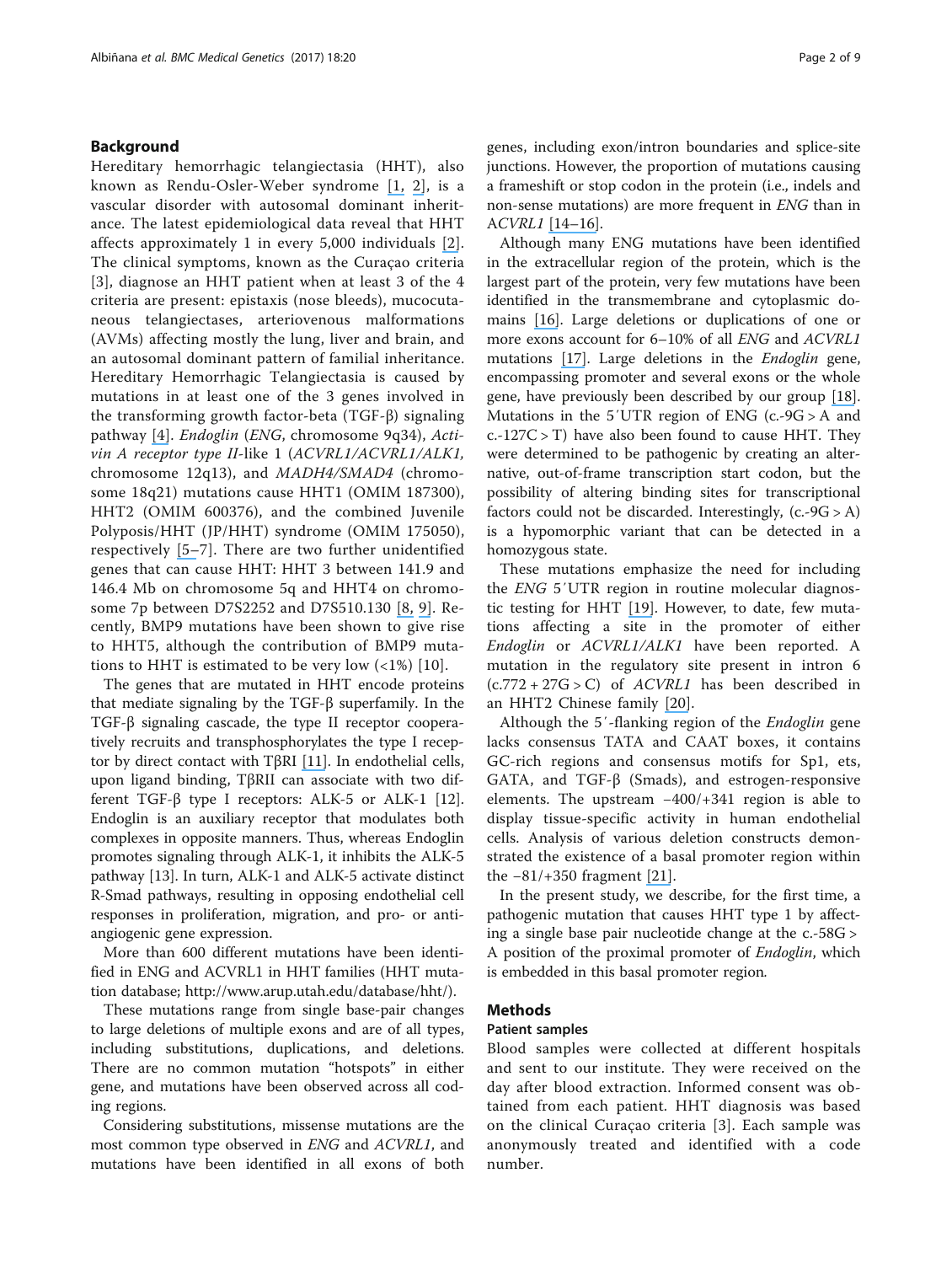#### Ethics statement request

The human blood samples and clinical data reported in this manuscript were obtained with prior approval from the appropriate ethics committees of the CSIC for the research conducted in the Centro de Investigaciones Biológicas (CIB, Madrid), the CEIC (Clinical Research Ethics Committee) of the Cantabrian Health Service for patients at the Hospital of Sierrallana (Torrelavega, Santander, Cantabria), and the Medical Genetics department of the Hospital Valdecilla (Santander, Cantabria). Research was carried out in compliance with the Helsinki Declaration [\(http://](http://www.wma.net/en/30publications/10policies/b3/index.html) [www.wma.net/en/30publications/10policies/b3/index.html](http://www.wma.net/en/30publications/10policies/b3/index.html)), keeping the results strictly confidential, with numerical codes for patient identification. [http://www.wma.net/en/](http://www.wma.net/en/30publications/10policies/b3/index.html) [30publications/10policies/b3/index.html.](http://www.wma.net/en/30publications/10policies/b3/index.html)

#### DNA extraction and mutation analysis

Genomic DNA was extracted from peripheral blood, using the QIAamp kit (Qiagen, Gmbh, Germany). The coding exons from *Endoglin*, the 9 translated exons from ACVRLK1/ALK1, including exon 1 (transcribed but not translated), the exon intron boundaries (50 bp), and the proximal promoters of both genes were amplified by PCR and then sequenced using specific primers. MLPA was also performed for both genes to detect any changes in copy number. The primer sequences and PCR conditions have already been reported [\[](https://www.researchgate.net/publication/7183665_Hereditary_Hemorrhagic_Telangiectasia_a_Vascular_Dysplasia_Affecting_the_TGF-_Signaling_Pathway?el=1_x_8&enrichId=rgreq-4e5b9f2100fc1713a6c1d4c8c42eb1dc-XXX&enrichSource=Y292ZXJQYWdlOzMxMzk0Nzc3NTtBUzo0NjcwOTQwODYxMzE3MTlAMTQ4ODM3NTMxNjk0NA==)[4](#page-8-0)[,](https://www.researchgate.net/publication/7183665_Hereditary_Hemorrhagic_Telangiectasia_a_Vascular_Dysplasia_Affecting_the_TGF-_Signaling_Pathway?el=1_x_8&enrichId=rgreq-4e5b9f2100fc1713a6c1d4c8c42eb1dc-XXX&enrichSource=Y292ZXJQYWdlOzMxMzk0Nzc3NTtBUzo0NjcwOTQwODYxMzE3MTlAMTQ4ODM3NTMxNjk0NA==) [14](#page-8-0)[\]](https://www.researchgate.net/publication/5565869_Hereditary_hemorrhagic_telangiectasia_Evidence_for_regional_founder_effects_of_ACVRL1_mutations_in_French_and_Italian_patients?el=1_x_8&enrichId=rgreq-4e5b9f2100fc1713a6c1d4c8c42eb1dc-XXX&enrichSource=Y292ZXJQYWdlOzMxMzk0Nzc3NTtBUzo0NjcwOTQwODYxMzE3MTlAMTQ4ODM3NTMxNjk0NA==). PCR products, which were excised and cleaned from the gel (Millipore, Germany), were sequenced in forward and reverse orientation on an Applied Biosystems sequencer using the dye terminator sequencing kit according to the manufacturer's instructions. Sequences were compared with the following references for ACVRL1/ALK1: OMIM 601284 Gene ID: 94; Genomic ID: NG\_009549.1; c-DNA ID: NM\_000020.2; and Protein ID: NP\_000011. For ENG, the references were OMIM 131195 Gene ID: 2022; Genomic ID: NG\_009551.1; c-DNA ID: NM\_001114753.1; and Protein ID: NP\_001108225.12. The following database was used for HHT: [http://arup.utah.edu/database/](http://arup.utah.edu/database/HHT/) [HHT/.](http://arup.utah.edu/database/HHT/) Next, if no changes were found in the DNA sequence comparisons, MLPA [\[](https://www.researchgate.net/publication/247384065_Relative_quanti_cation_of_40_nucleic_acid_sequences_by_multiplex_ligation-dependent_probe_ampli_cati?el=1_x_8&enrichId=rgreq-4e5b9f2100fc1713a6c1d4c8c42eb1dc-XXX&enrichSource=Y292ZXJQYWdlOzMxMzk0Nzc3NTtBUzo0NjcwOTQwODYxMzE3MTlAMTQ4ODM3NTMxNjk0NA==)[2](#page-9-0)[2\]](https://www.researchgate.net/publication/247384065_Relative_quanti_cation_of_40_nucleic_acid_sequences_by_multiplex_ligation-dependent_probe_ampli_cati?el=1_x_8&enrichId=rgreq-4e5b9f2100fc1713a6c1d4c8c42eb1dc-XXX&enrichSource=Y292ZXJQYWdlOzMxMzk0Nzc3NTtBUzo0NjcwOTQwODYxMzE3MTlAMTQ4ODM3NTMxNjk0NA==) was performed according to the manufacturer's instructions using the P093 Salsa MLPA HHT/PPH1 probe set (MRC-Holland, Amsterdam, The Netherlands). DNA sequences and MLPA analyses were performed by Secugen S.L (Madrid, Spain). In the index case analyzed in this manuscript, only a change  $G > A$ , in position −58 bp of *Endoglin* promoter was observed; it was considered a variation of the gene and had an unknown effect (VUS).

## Site-directed mutagenesis

Site-directed mutagenesis was carried out from a construct encompassing 350 bp upstream of the transcription initiation start of ENG, including a 150-bp transcribed untranslated region before the codon start with the luciferase reporter gene in the pXP2 vector (−350/+150 ENG pXP2). Mutagenesis was performed using the Quick Change Site-Directed Mutagenesis kit from Agilent Technologies, according to the manufacturer's instructions. These procedures were followed by DpnI digestion to eliminate the original wild type DNA template. Oligonucleotides used for the mutagenesis were: ENG -58Mut:

Fwd: 5′- CCACAGCCCTGCCACTGGACA-3′ Rev: 5′-TGTCCAGTGGCAGGGCTGTGG-3′

## Cell culture

Human microvasculature endothelial cells, HMEC-1, were grown on 0.2% gelatin (Sigma-Aldrich) in PBScoated plates in MCDB-131 medium (Gibco) supplemented with 10% FCS (Gibco), 1 ng/ml of EGF and 1 μg/ml of hydrocortisone (Sigma), 2 mM L-glutamine (Gibco) and 100 U/ml of penicillin and streptomycin (Gibco).

#### Transfections and luciferase assays

Superfect® Transfection Reagent (Qiagen), was used for transient transfection according to the manufacturer's instructions. A total of 1 μg from Luciferase Plasmid Reporters DNA [either wild type or mutated (−350/+150 ENG pXP2)] and 20 ng of pSV40-βgal reporter plasmid (for transfection normalization) were incubated in Opti-MEM (Gibco) with Superfect for 15 min at room temperature. The DNA-transfection reagent complexes were added to cells that were 80% confluent in P-24 wells. Transfection was allowed to proceed for 24 h at 37 °C and 5%  $CO<sub>2</sub>$ .

Cells were lysed in 1× lysis buffer from Promega. Relative units of luciferase (Promega luciferase reagent) were measured in a Glomax luminometer (Promega), and βgalactosidase units as measured by Galacto-light (Tropix) were used to normalize transfection efficiency. Each condition was repeated in triplicate. Treatments with TGF-β1 (Preprotech) proceeded for 24 h with 10 ng/ml. The control reporters of TGF-β, CAGA-luc, and BREluc were used in parallel as reporter controls of the TGF-β response.

#### RNA gene expression

#### Isolation of MNCs, culture and RNA extraction

From 5 ml samples of peripheral blood from patients, the total fraction of MNCs (mononuclear cells) was isolated in a Ficoll gradient (Lymphocyte Separation Medium, Lonza). The MNC fraction was plated and cultured for 24 h in DMEM medium containing 10% fetal bovine serum (FBS, Gibco). Total RNA from these activated MNCs was isolated using the NucleoSpin RNA purification kit from Macherey-Nagel (GmbH&Co).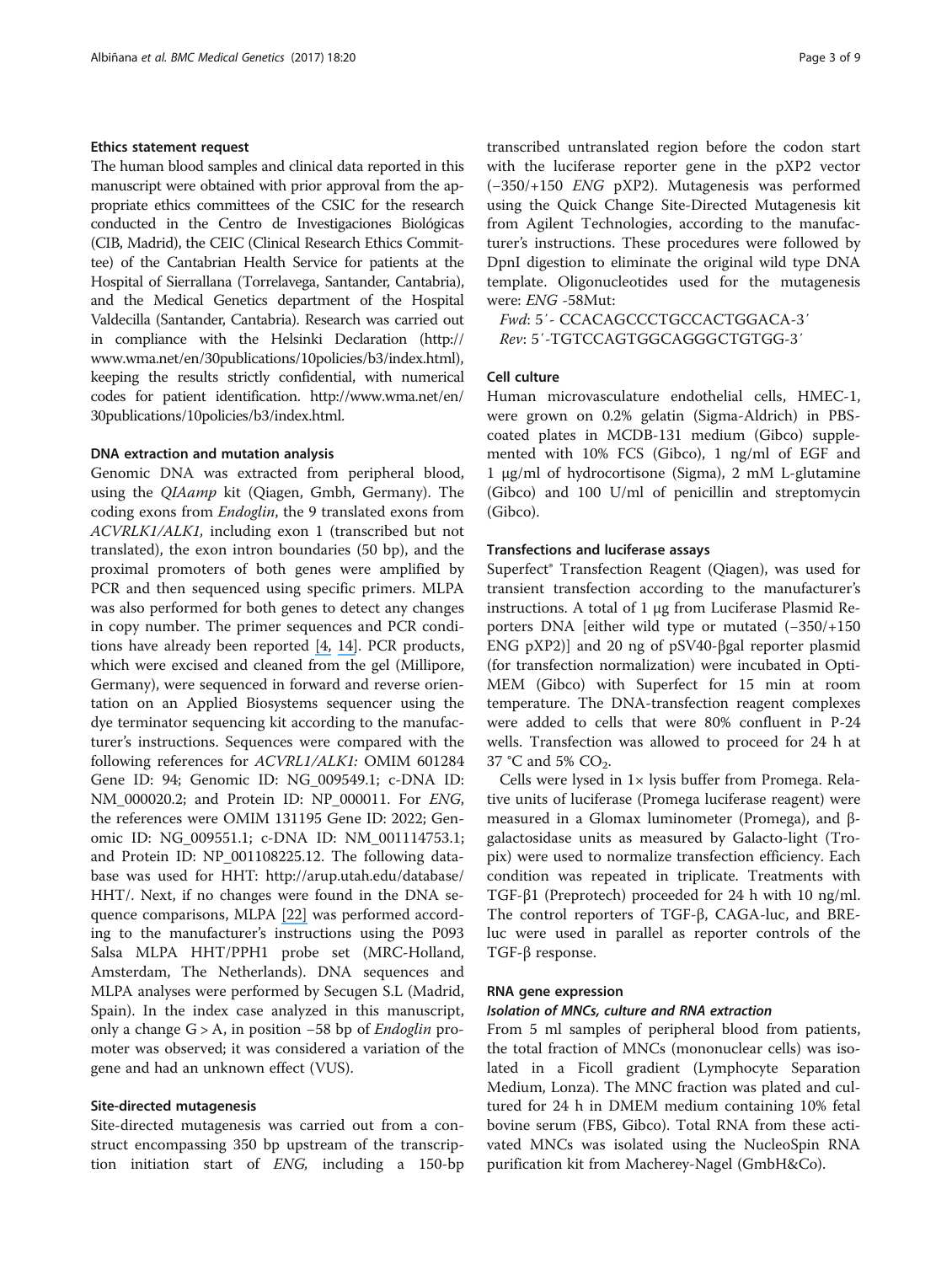# Quantitative RT-PCR

For quantitative analysis of ACVRL1/ALK1 and ENG transcripts, total RNA was reverse-transcribed using the Reverse Transcriptase AMV cDNA Synthesis kit (Roche). The resulting cDNA was used as a template for real-time PCR performed using the SYBR Green PCR system (BioRad), with the following primers. ACVRL1/ ALK1: Fwd 5'-ATCTGAGCAGGGCGACAGC-3' and Rev 5′-ACTCCCTGTGGTGCAGTCA-3′; ENG Fwd 5′- GCCCCGAGAGGTGCTTCT-3′ and Rev 5′-TGCAG-GAAGACACTGCTGTTTAC-3′. As an internal control, mRNA levels of 18S were measured using these primers: Fwd 5′-CTCAACACGGGAAACCTCAC-3′ and Rev 5′- CGCTCCACCAACTAAGAACG-3′. Amplicons were detected using an iQ5 system (BioRad). Each experiment was performed in triplicates.

#### Gel shift assay (EMSA) of proximal ENG mobility

Nuclear extracts from confluent HMEC-1 cultures were obtained using a Nuclear Extract kit (Active Motif). The amount of protein was determined by the Bradford technique (Bio-Rad), and 10 μg of total nuclear extract was used for incubation with the 5′ biotinylated oligonucleotide probe from Sigma Aldrich. Complementary oligonucleotides encompassing the −69 to −56 region of Endoglin promoter were annealed by heating 95 °C for 3 min, slowly cooling down to RT, and then incubating overnight at 4 °C.

| Biotinylated wt fwd -69/-56 | 5'- GGTGCCCGCCCGCAGCCCTGCCAC -3' |
|-----------------------------|----------------------------------|
| Biotinylated wt rev -69/-56 | 5'- GTGGCAGGGCTGCGGGCGGGCACC -3' |

The gel shift assay was carried out following the protocol of Gelshift™ Chemiluminescent EMSA. Briefly, 20 ng annealed probe was incubated with 10 μg nuclear extract in the presence of 2 μg of polydI-dC as non-specific competitor. Specific competition assays occurred with an excess (100-fold) of wt cold unlabeled annealed probe and the same amount of mutated cold unlabeled probe. Protein-DNA binding was allowed to proceed for 30 min at 4 °C; then, samples with loading buffer were loaded in a 6% nondenaturing polyacrylamide gel in 0.5× TBE and electrophoresed for 1 h at 4 °C and 150 V. Next, the DNA-protein complexes and free probe were transferred to a nylon membrane by electroblotting. DNAprotein complexes were crosslinked by UV to the nylon membrane. The membrane was processed by blocking and was then incubated with the streptavidin-HRP conjugate for 30 min. After being washed, the membrane was developed by the Super

signal chemiluminescent Kit (Thermo-Scientific), according to the manufacturer instructions, and visualized with a Molecular Imager, Chemi-Doc.

# **Statistics**

Data were subject to statistical analysis, and the results are shown as the mean ± SD. Differences in mean values were analyzed using Student's t-test. In the figures, the statistically significant values are marked with asterisks  $(*p < 0.05; **p < 0.01;$  and \*\*\*p < 0.005).

# Results

# Correlation between the presence of deletions in ENG and clinical phenotype

DNA from a patient presenting epistaxis, gastric bleeding, telangiectasia and liver arteriovenous malformations was referred to our laboratory for genetic diagnosis after a clinical diagnosis of HHT was presented. After sequencing all exons, intron boundaries, and proximal promoter regions of ACVRL1/ALK1 and ENG and the MLPA of both genes, we could not find any mutations in the DNA. Only a change,  $G > A$ , in position  $-58$  bp of Endoglin promoter was observed, and it was considered to be a variation of the gene with an unknown effect.

To determine whether the change could be the mutation causing HHT symptoms, 4 direct relatives of the index case were sequenced. The  $c.-58$  G  $> A$  change was identified in two of them, and those two presented epistaxis and telangiectasia, whereas the other two relatives had no apparent clinical symptoms (epistaxis or telangiectasia in either adult). The phenotype-genotype correlation between led us to consider that the change could be pathogenic (Fig. [1](#page-5-0)). Clinically, the index case for HHT (I-1) (Fig. [1\)](#page-5-0) was 79 years old and suffered from frequent epistaxis, exhibited many telangiectases on the face and hands and had arteriovenous malformations in the liver and gastric bleeding; therefore, it could not be considered a "mild" phenotype. Patient II-2 (Fig. [1](#page-5-0)) was a 45-year-old male who suffered from frequent epistaxis and had several telangiectases on the face and mucosa. No screening for AVMs occurred. The III-3 proband was 19 years old and had mild epistaxis and few telangiectases on the lips and fingertips.

# Site-directed mutagenesis of Endoglin proximal promoter and transfection

To assess whether an *Endoglin* c.-58 bp  $G > A$  change could affect endoglin transcription, we performed sitedirected mutagenesis on an *Endoglin* promoter pCD105 (−450/+350) with a pXP2 luciferase reporter [\[2](https://www.researchgate.net/publication/11907785_Identification_of_a_Critical_Sp1_Site_within_the_Endoglin_Promoter_and_Its_Involvement_in_the_Transforming_Growth_Factor-_Stimulation?el=1_x_8&enrichId=rgreq-4e5b9f2100fc1713a6c1d4c8c42eb1dc-XXX&enrichSource=Y292ZXJQYWdlOzMxMzk0Nzc3NTtBUzo0NjcwOTQwODYxMzE3MTlAMTQ4ODM3NTMxNjk0NA==)[3](#page-9-0)[\]](https://www.researchgate.net/publication/11907785_Identification_of_a_Critical_Sp1_Site_within_the_Endoglin_Promoter_and_Its_Involvement_in_the_Transforming_Growth_Factor-_Stimulation?el=1_x_8&enrichId=rgreq-4e5b9f2100fc1713a6c1d4c8c42eb1dc-XXX&enrichSource=Y292ZXJQYWdlOzMxMzk0Nzc3NTtBUzo0NjcwOTQwODYxMzE3MTlAMTQ4ODM3NTMxNjk0NA==).

HMEC-1 cells were transfected with either the wild type or mutated sequence of the endoglin promoter. To control cell transfection, the pSV40-βgal reporter plasmid was also co-transfected. At the same time, HMEC-1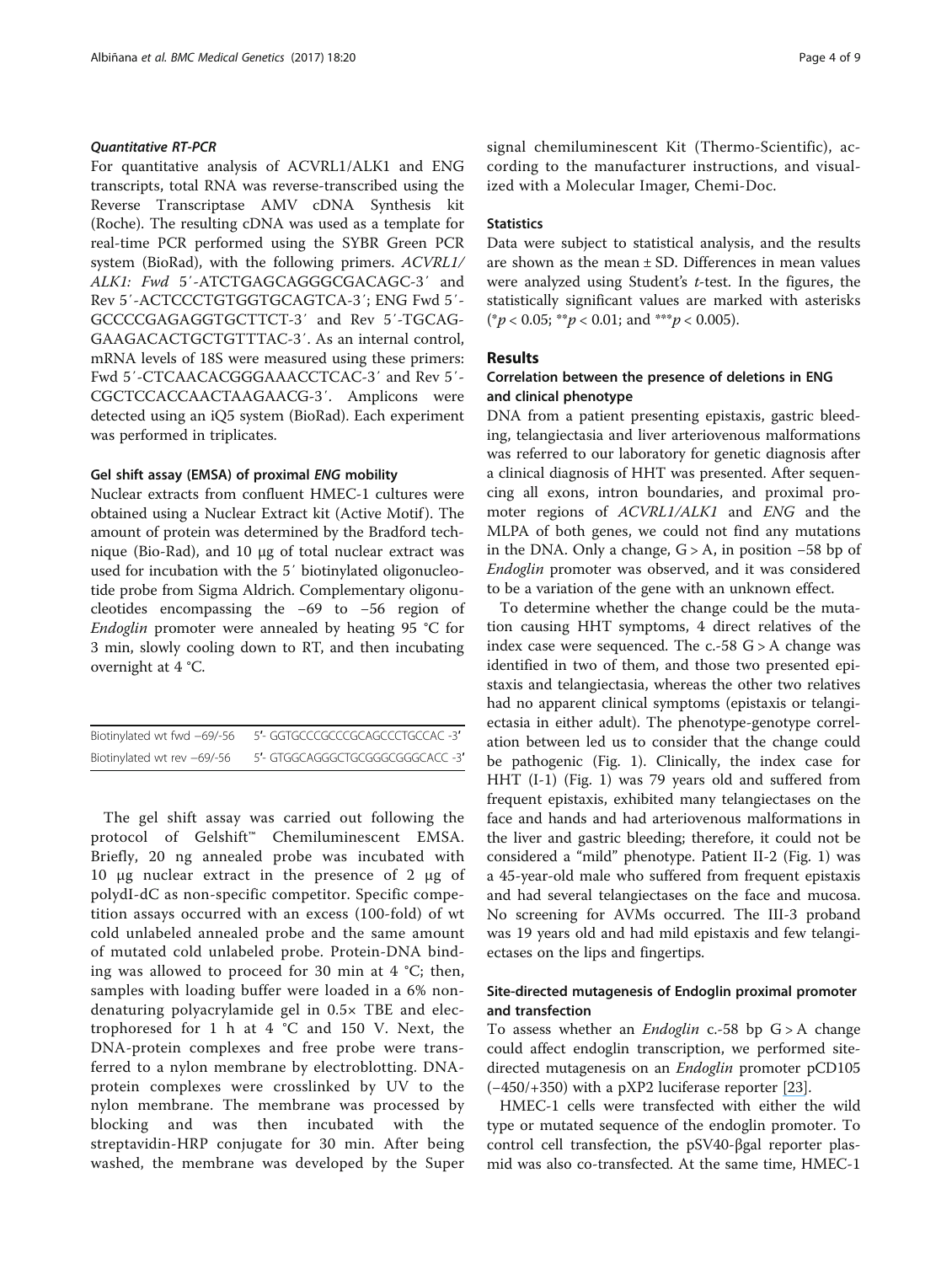<span id="page-5-0"></span>

cells were incubated in the presence or absence of 10 ng/ml of TGF-β1 for 24 h.

As shown in Fig. 2, the wild type endoglin promoter had 3-fold more luciferase activity than did the mutated promoter (c.-58  $G > A$ ). This difference was statistically



significant,  $p < 0.005$ . TGF- $\beta$  treatment upregulated both the wild type and mutated promoters; therefore, the mutation does not seem to involve a TGF-β responsive element.

However, there was significantly more relative upregulation ( $p < 0.05$ ) in the wild type than in the mutant after TGF-β treatment.

# RNA endoglin expression of HHT and wild type monocytes activated in vitro

Monocytes do not express significant levels of Endoglin [\[](https://www.researchgate.net/publication/8339509_Mutation_Analysis_in_Spanish_Patients_with_Hereditary_Hemorrhagic_Telangiectasia_Deficient_Endoglin_Up-regulation_in_Activated_Monocytes?el=1_x_8&enrichId=rgreq-4e5b9f2100fc1713a6c1d4c8c42eb1dc-XXX&enrichSource=Y292ZXJQYWdlOzMxMzk0Nzc3NTtBUzo0NjcwOTQwODYxMzE3MTlAMTQ4ODM3NTMxNjk0NA==)[24](#page-9-0)[\]](https://www.researchgate.net/publication/8339509_Mutation_Analysis_in_Spanish_Patients_with_Hereditary_Hemorrhagic_Telangiectasia_Deficient_Endoglin_Up-regulation_in_Activated_Monocytes?el=1_x_8&enrichId=rgreq-4e5b9f2100fc1713a6c1d4c8c42eb1dc-XXX&enrichSource=Y292ZXJQYWdlOzMxMzk0Nzc3NTtBUzo0NjcwOTQwODYxMzE3MTlAMTQ4ODM3NTMxNjk0NA==). However, the expression of *Endoglin* is triggered during the process of monocyte activation and transition to macrophage.

Because haploinsufficiency is the mechanism under-lying HHT [\[](https://www.researchgate.net/publication/46426834_Hereditary_haemorrhagic_telangiectasia_Pathophysiology_diagnosis_and_treatment?el=1_x_8&enrichId=rgreq-4e5b9f2100fc1713a6c1d4c8c42eb1dc-XXX&enrichSource=Y292ZXJQYWdlOzMxMzk0Nzc3NTtBUzo0NjcwOTQwODYxMzE3MTlAMTQ4ODM3NTMxNjk0NA==)[2](#page-8-0)[\]](https://www.researchgate.net/publication/46426834_Hereditary_haemorrhagic_telangiectasia_Pathophysiology_diagnosis_and_treatment?el=1_x_8&enrichId=rgreq-4e5b9f2100fc1713a6c1d4c8c42eb1dc-XXX&enrichSource=Y292ZXJQYWdlOzMxMzk0Nzc3NTtBUzo0NjcwOTQwODYxMzE3MTlAMTQ4ODM3NTMxNjk0NA==), and the  $(c.-58 G > A)$  in *Endoglin* promoter seemed to reduce, at least in vitro, the promoter activity in a reporter (Fig. 2), we decided to assess activated monocytes from 1 HHT patient and his healthy brother, evaluating *Endoglin* expression in both patients side by side. In the case of the Endoglin RNA from the HHT patient, activated monocytes expressed significantly less Endoglin and ACVRL1/ALK1 compared to the healthy donor ( $p < 0.005$ ) (Fig. [3\)](#page-6-0). Figure [3](#page-6-0) shows the relative expression of ENG and ACVRL1/ALK1 of the affected patient compared to the healthy sibling in activated monocytes. The amount of ENG RNA in the wild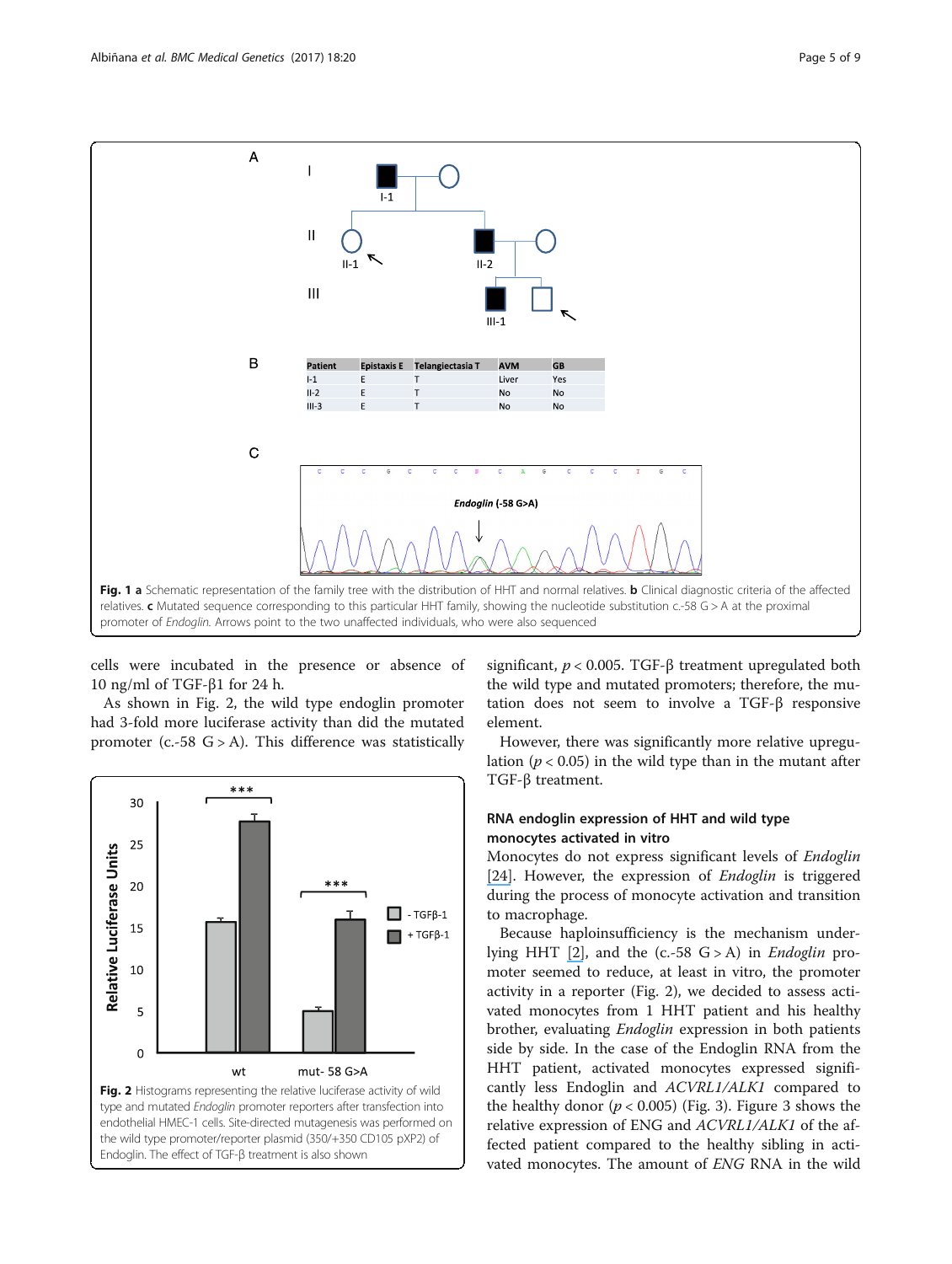<span id="page-6-0"></span>

type sample was significantly higher than that in the mutant one (Fig. 3). ACVRL1/ALK1 expression was also decreased, which may be explained by a crosstalk between both genes, published before [\[2](https://www.researchgate.net/publication/8339509_Mutation_Analysis_in_Spanish_Patients_with_Hereditary_Hemorrhagic_Telangiectasia_Deficient_Endoglin_Up-regulation_in_Activated_Monocytes?el=1_x_8&enrichId=rgreq-4e5b9f2100fc1713a6c1d4c8c42eb1dc-XXX&enrichSource=Y292ZXJQYWdlOzMxMzk0Nzc3NTtBUzo0NjcwOTQwODYxMzE3MTlAMTQ4ODM3NTMxNjk0NA==)[4](#page-9-0)[\]](https://www.researchgate.net/publication/8339509_Mutation_Analysis_in_Spanish_Patients_with_Hereditary_Hemorrhagic_Telangiectasia_Deficient_Endoglin_Up-regulation_in_Activated_Monocytes?el=1_x_8&enrichId=rgreq-4e5b9f2100fc1713a6c1d4c8c42eb1dc-XXX&enrichSource=Y292ZXJQYWdlOzMxMzk0Nzc3NTtBUzo0NjcwOTQwODYxMzE3MTlAMTQ4ODM3NTMxNjk0NA==). Therefore, these results represent in vivo confirmation of the deficient expression of Endoglin in the HHT patient related with the change  $(c.-58 G > A)$  in the promoter. Next, we decided to test whether the binding of a transcription factor could be prevented by changing G to A.

# Changing G > A in the promoter interferes with transcription factor binding

The MatInspector program (Genomatix) (2005) [\[25\]](https://www.researchgate.net/publication/7876823_MatInspector_and_beyond_Promoter_analysis_based_on_transcription_factor_binding_sites?el=1_x_8&enrichId=rgreq-4e5b9f2100fc1713a6c1d4c8c42eb1dc-XXX&enrichSource=Y292ZXJQYWdlOzMxMzk0Nzc3NTtBUzo0NjcwOTQwODYxMzE3MTlAMTQ4ODM3NTMxNjk0NA==) predicted that the change (−58 G > A) was in a Sp1/GC factor consensus that also overlapped also with SBE (Smad binding elements) and partially overlapped a core region for the core promoter element for RNA pol II (CPE) transcription for TATA-less promoters, in the case of Endoglin. The site where the mutation was placed and the putative binding places for these transcription factors is depicted in Fig. 4.

The next step was to synthesize a double-stranded oligonucleotide probe covering the region encompassing the mutation and then test whether we could detect DNA-protein complexes in a gel shift assay. As shown in Fig. [5,](#page-7-0) when the nuclear extract from endothelial cells (HMEC-1 cell line) was incubated with the doublestranded biotinylated oligonucleotide, in the presence of unspecific competitor poli (dI-dC), a retardation band could be detected (lane 2). However, the band was not visualized after the sample was incubated with a 100× excess of the unlabeled double-stranded nucleotide (cold probe) (lane 3). When there was competition between the mutated oligonucleotide and the wild type nucleotide, the retarded band was not so efficiently decreased (lane 4). Therefore, there was a protein complex binding the region in which the mutation was placed, which, according to the predictions in Fig. 4, is a complex of the Sp1/GC-rich family of transcription factors. Therefore, the results suggest that the mutation  $(c.-58 \text{ G} > A)$  in the proximal promoter of Endoglin precludes or disturbs Sp1 binding to initiate transcription. This explains why transcription is inefficient and Endoglin haploinsufficiency occurs.

# **Discussion**

HHT is caused by mutations in the transforming growth factor-beta (TGF-β) signaling pathway genes ENG, ACVRL1/ALK1, and SMAD4 [\[5](https://www.researchgate.net/publication/260198915_Endoglin_a_TGF-b_binding_protein_of_endothelial_cells_is_the_gene_for_hereditary_haemorrhagic_telangiectasia_type_1?el=1_x_8&enrichId=rgreq-4e5b9f2100fc1713a6c1d4c8c42eb1dc-XXX&enrichSource=Y292ZXJQYWdlOzMxMzk0Nzc3NTtBUzo0NjcwOTQwODYxMzE3MTlAMTQ4ODM3NTMxNjk0NA==)-[7](#page-8-0)], and the more recently identified BMP9 [\[9\]](https://www.researchgate.net/publication/6820861_Rapid_publication_A_fourth_locus_for_hereditary_hemorrhagic_telangiectasia_maps_to_chromosome_7?el=1_x_8&enrichId=rgreq-4e5b9f2100fc1713a6c1d4c8c42eb1dc-XXX&enrichSource=Y292ZXJQYWdlOzMxMzk0Nzc3NTtBUzo0NjcwOTQwODYxMzE3MTlAMTQ4ODM3NTMxNjk0NA==).

Haploinsufficiency has been postulated to be the mechanism of pathogenesis leading to HHT. In this particular case, mutation (c.-58  $G > A$ ) in the promoter of *Endoglin* precluded Sp1 binding and the initialization of efficient transcription. Transcription proceeds normally only from the wild type allele. Therefore, the mutation described outlines a new way to generate Endoglin haploinsufficiency.

With the advent of next generation sequencing (NGS), a new era has begun in which HHT molecular diagnostics can be performed more quickly, easily, and inexpensively. McDonald and coworkers [\[](https://www.researchgate.net/publication/272188675_Hereditary_hemorrhagic_telangiectasia_Genetics_and_molecular_diagnostics_in_a_new_era?el=1_x_8&enrichId=rgreq-4e5b9f2100fc1713a6c1d4c8c42eb1dc-XXX&enrichSource=Y292ZXJQYWdlOzMxMzk0Nzc3NTtBUzo0NjcwOTQwODYxMzE3MTlAMTQ4ODM3NTMxNjk0NA==)[15](#page-8-0)[\]](https://www.researchgate.net/publication/272188675_Hereditary_hemorrhagic_telangiectasia_Genetics_and_molecular_diagnostics_in_a_new_era?el=1_x_8&enrichId=rgreq-4e5b9f2100fc1713a6c1d4c8c42eb1dc-XXX&enrichSource=Y292ZXJQYWdlOzMxMzk0Nzc3NTtBUzo0NjcwOTQwODYxMzE3MTlAMTQ4ODM3NTMxNjk0NA==) have set up multi-gene NGS panels for the rapid molecular diagnosis of HHT.

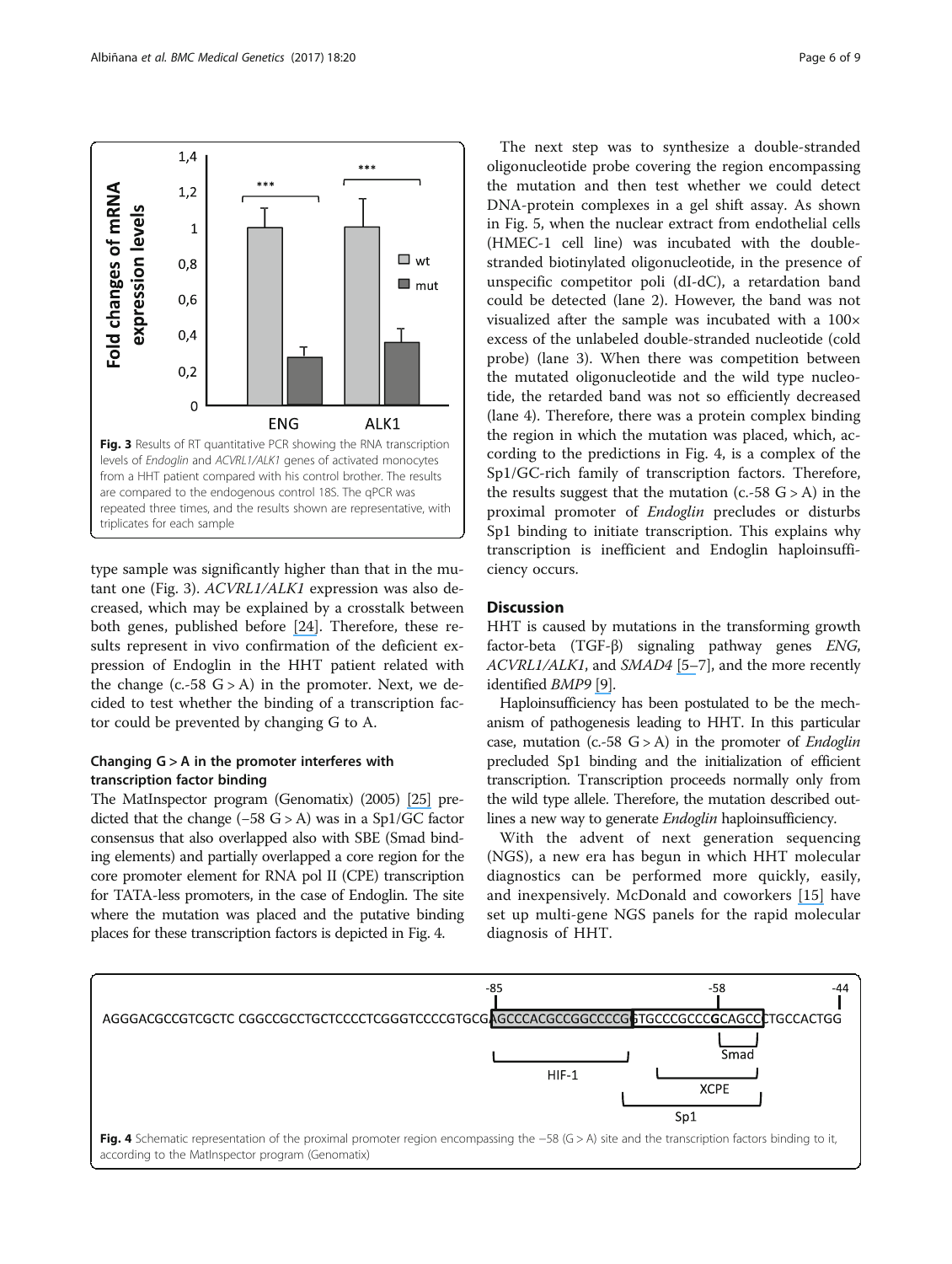<span id="page-7-0"></span>

ple was specifically treated with 100x excess of the unlabeled double-stranded nucleotide (cold probe) (lane 3); when the mutated oligonucleotide was added, the binding efficiency of the probe was not diminished (lane 4). The experiment was repeated 4 times. This image is representative of the obtained results

However, approximately 5-10% of individuals clinically identified as having HHT, according to the clinical Curaçao criteria, currently have no known genetic cause [\[](https://www.researchgate.net/publication/272188675_Hereditary_hemorrhagic_telangiectasia_Genetics_and_molecular_diagnostics_in_a_new_era?el=1_x_8&enrichId=rgreq-4e5b9f2100fc1713a6c1d4c8c42eb1dc-XXX&enrichSource=Y292ZXJQYWdlOzMxMzk0Nzc3NTtBUzo0NjcwOTQwODYxMzE3MTlAMTQ4ODM3NTMxNjk0NA==)[1](#page-8-0)[5\]](https://www.researchgate.net/publication/272188675_Hereditary_hemorrhagic_telangiectasia_Genetics_and_molecular_diagnostics_in_a_new_era?el=1_x_8&enrichId=rgreq-4e5b9f2100fc1713a6c1d4c8c42eb1dc-XXX&enrichSource=Y292ZXJQYWdlOzMxMzk0Nzc3NTtBUzo0NjcwOTQwODYxMzE3MTlAMTQ4ODM3NTMxNjk0NA==). Should we look for additional causative genes or genetic modifiers beyond those already described? Alternatively, are deep intronic variants or changes in the regulatory (promoter, enhancer) regions of the already known ENG, ACVRL1/ALK1, MADH4, and BMP9 genes responsible for HHT, which accounts for the percentage of genetically undiagnosed patients?

Current clinical testing protocols, including whole exome sequencing (WES), only involve exons and intronic boundaries. To cover regulatory and deep intronic regions, the advent of targeted whole gene capture of the relevant loci, including introns and UTRs, would be desirable in this scenario. This issue was supported by Marchuk, and the results of the Arup group can serve as an alternative to looking for new HHT genes [[26](#page-9-0)].

Van Sant-Webb and colleagues demonstrated that some HHT patients with no known genetic cause may have a deleterious non-coding region variant in a known HHT gene [[27](#page-9-0)].

One could imagine that including longer upstream regions of the promoters (primarily ENG and ACVRL1/ ALK1) and sequencing the introns would increase the

feasibility to find variants affecting the splicing and regulation of the candidate genes, and the rate of genetic diagnosis would increase significantly. The importance of sequencing the entire ENG and ACVRL1/ALK1 (even SMAD4 or BMP9) genes, depending on the clinical symptoms, is clear before looking for additional genes.

Thus, the results shown in the present paper constitute an example of the last statement.

Although there have been 2 previous reports of 3 variants affecting the 5′UTR region of ENG of Endoglin, two were pathogenic as a result of the generation of an alternative transcription start codon that was out of frame, without excluding transcription factor binding [\[1](https://www.researchgate.net/publication/51918962_5)[9](#page-8-0)[\]](https://www.researchgate.net/publication/51918962_5). This is the first work showing that a change in the proximal promoter of Endoglin precludes Sp1 transcription factor binding around the −58 bp position in the minus strand. Sp1 was described as an essential factor for Endoglin basal transcription [\[](https://www.researchgate.net/publication/11907785_Identification_of_a_Critical_Sp1_Site_within_the_Endoglin_Promoter_and_Its_Involvement_in_the_Transforming_Growth_Factor-_Stimulation?el=1_x_8&enrichId=rgreq-4e5b9f2100fc1713a6c1d4c8c42eb1dc-XXX&enrichSource=Y292ZXJQYWdlOzMxMzk0Nzc3NTtBUzo0NjcwOTQwODYxMzE3MTlAMTQ4ODM3NTMxNjk0NA==)[23](#page-9-0)[\]](https://www.researchgate.net/publication/11907785_Identification_of_a_Critical_Sp1_Site_within_the_Endoglin_Promoter_and_Its_Involvement_in_the_Transforming_Growth_Factor-_Stimulation?el=1_x_8&enrichId=rgreq-4e5b9f2100fc1713a6c1d4c8c42eb1dc-XXX&enrichSource=Y292ZXJQYWdlOzMxMzk0Nzc3NTtBUzo0NjcwOTQwODYxMzE3MTlAMTQ4ODM3NTMxNjk0NA==), in the absence of TATA box.

Altogether, this paper concludes that whole gene sequencing, not just coding regions, of ENG, ACVRL1/ ALK1, and depending on the phenotype, even of Smad4 and BMP9, may reveal that non-coding regions play a larger role in HHT disease pathogenesis, which may help to cover the full range of genetic diagnoses in clinically diagnosed patients.

# Conclusion

This manuscript constitutes the first work, to the best of our knowledge, demonstrating a mutation in the proximal promoter of *Endoglin* that affects the transcriptional regulation of Endoglin, downregulating it and leading to likely HHT pathogenic manifestations. The change of a single nucleotide precludes the binding of Sp1, which is an essential factor for Endoglin basal transcription, around the −58 bp location in the minus strand.

Many HHT patients with unknown genetic profiles may have mutations located in the regulatory regions of either Endoglin or ACVRL1/ALK1. This work emphasizes the need for increased coverage by sequencing of non-coding regions in the relevant loci, uncovering regions that have not been observed in exome sequencing.

It is very likely that in HHT we do not need to look for more genes but should instead consider the entire genomic sequence of ACVRL1/ACVRL1/ALK1 and ENG to identify changes in non-coding regions that may affect transcription, splicing and even translation.

# Abbreviations

ACVRL1/ACVRL1/ALK1: Activin Receptor Kinase Like type 1; ALK5: Activin Like kinase Type 5; AVM: Arterio-Venous Malformations; GDF: Growth and Differentiation Factors; HHT: Hereditary Hemorrhagic Telangiectasia; HMEC-1: Human Microvasculature Endothelial Cells; JP: Juvenile Polyposis; MADH4/ SMAD4: Mothers Against Decapentaplegic; MLPA: Multiplex Ligation PCR Assisted; R-Smads: Receptor Smads; Sp1: Specific protein 1; TGF-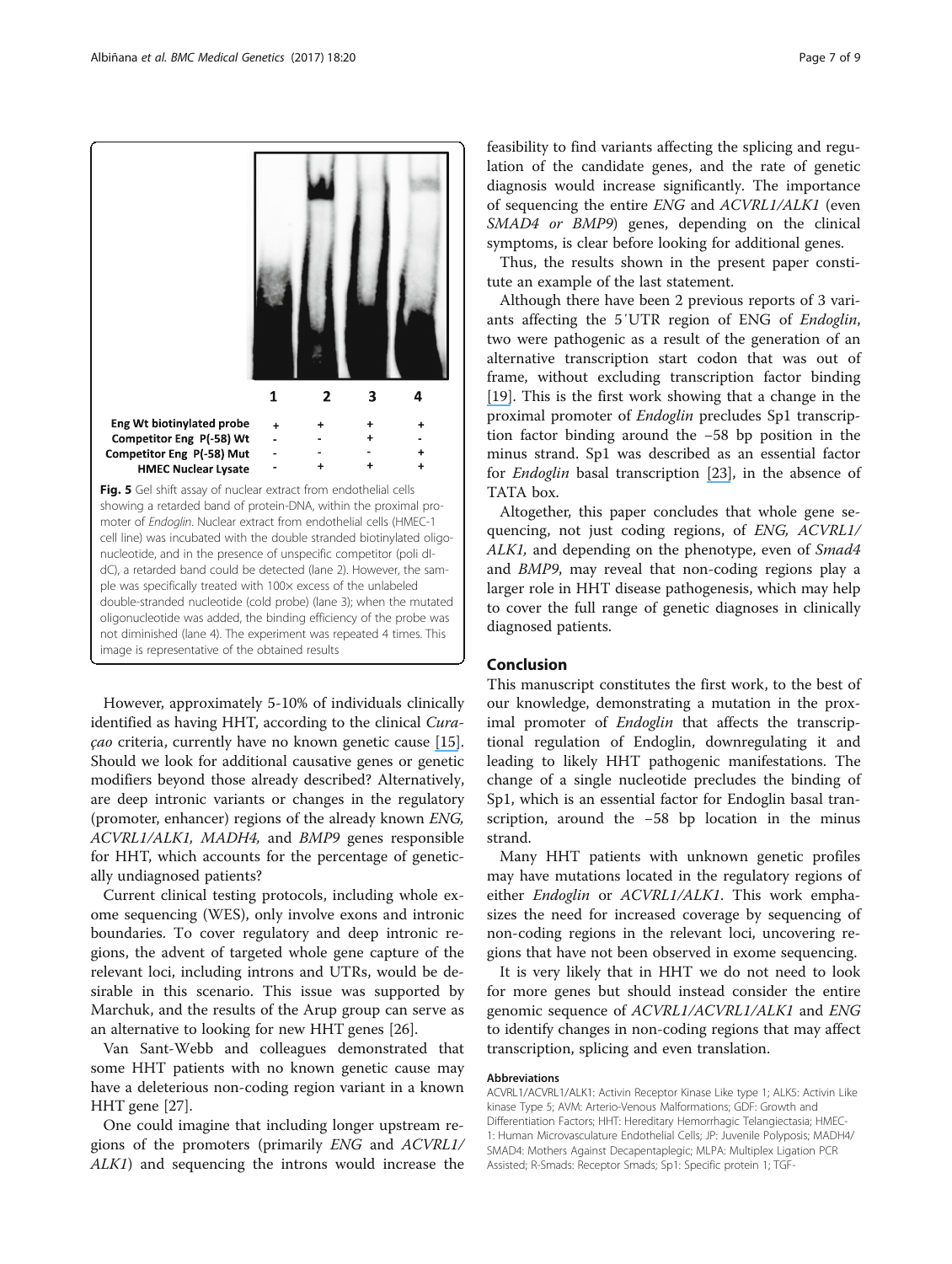<span id="page-8-0"></span>β: Transforming growth factor beta; TβRI/RII: Receptors type I and II of Transforming Growth Factor beta; UTR: Untranslated region

#### Acknowledgments

This study has been supported by grants from Ministerio de Economia y Competitividad of Spain (SAF2011-23475 and SAF2014-52374-R) to L.M. Botella and Centro de Investigación Biomedica en Red de Enfermedades Raras (CIBERER). CIBERER is an initiative of the Instituto de Salud Carlos III (ISCIII) of Spain. V. Albiñana is the recipient of a contract from the Spanish Alianza of VHL and the HHT Spanish Patient Association. L. Recio-Poveda is the recipient of a contract from the HHT Spanish Patient Association, and M.P. Zafra was funded by IdiPAZ from Fundación Mutua Madrileña (Spain).

#### Funding

This study has been supported by grants from Ministerio de Economia y Competitividad of Spain (SAF2011-23475 and SAF2014-52374-R) to L.M. Botella and Centro de Investigación Biomedica en Red de Enfermedades Raras (CIBERER).

## Availability of data and materials

All available data have been presented in the main paper. Any additional details concerning the pathology of the disease are available by request.

#### Author's contributions

VA: Completed RNA extractions, qPCR, statistical analyses and designed figures of the manuscript. MPZ: Performed gel shift assays. JC: Performed in vitro mutagenesis and transfection experiments with cells. RZ: MD in contact with patients who made clinical diagnoses and followed up with patients. LRP: Technical assistance in all techniques, particularly DNA extraction and preparation for sequencing. LO and JP-P: DNA sequencing of ACVRL1/ALK1, ENG, and MLPA. Critical review of the manuscript. LMB: Planning, direction, writing the manuscript and responsible for the work. All authors read and approved the final manuscript.

#### Competing interests

The authors declare that they have no competing interest.

#### Consent for publication

"Not applicable" in this section.

#### Ethics approval and consent to participate

Informed consent was obtained from each patient. HHT diagnosis was based on the clinical Curaçao criteria (Shovlin et al., 2000). Each sample was anonymously treated and identified by a code number. Human blood samples and clinical data reported in this manuscript were obtained with the prior approval of the appropriate ethics committees of the CSIC for the research conducted in the Centro de Investigaciones Biológicas (CIB, Madrid), the CEIC (Clinical Research Ethics Committee) of the Cantabrian Health Service for patients attending the Hospital of Sierrallana (Torrelavega, Santander, Cantabria), and the Medical Genetics department of the Hospital Valdecilla (Santander, Cantabria). Research was carried out in compliance with the Helsinki Declaration ([http://www.wma.net/en/30publications/](http://www.wma.net/en/30publications/10policies/b3/index.html) [10policies/b3/index.html\)](http://www.wma.net/en/30publications/10policies/b3/index.html), keeping the results strictly confidential, with numerical codes for patient identification. [http://www.wma.net/en/](http://www.wma.net/en/30publications/10policies/b3/index.html) [30publications/10policies/b3/index.html.](http://www.wma.net/en/30publications/10policies/b3/index.html)

#### Author details

<sup>1</sup>Centro de Investigaciones Biológicas, Consejo Superior de Investigaciones Científicas (CSIC), and Centro de Investigación Biomédica en Red de Enfermedades Raras (CIBERER), Ramiro de Maeztu 9, Madrid 28040, Spain. <sup>2</sup>HHT Spanish Unit, Hospital Sierrallana and Centro de InvestigacionBiomedica en Red de Enfermedades Raras (CIBERER), Torrelavega, Santander, Spain. <sup>3</sup>Secugen SL, Madrid, Spain.

# Received: 18 March 2016 Accepted: 9 February 2017<br>Published online: 23 February 2017

#### References

Geisthoff UW, Nguyen HL, Röth A, Seyfert U. How to manage patients with [hereditary haemorrhagic telangiectasia. Br J Haematol. 2015;171:443](https://www.researchgate.net/publication/280389800_How_to_manage_patients_with_hereditary_haemorrhagic_telangiectasia?el=1_x_8&enrichId=rgreq-4e5b9f2100fc1713a6c1d4c8c42eb1dc-XXX&enrichSource=Y292ZXJQYWdlOzMxMzk0Nzc3NTtBUzo0NjcwOTQwODYxMzE3MTlAMTQ4ODM3NTMxNjk0NA==)–52. doi: [10.1111/bjh.1360](http://dx.doi.org/10.1111/bjh.13606)[6. Review.](https://www.researchgate.net/publication/280389800_How_to_manage_patients_with_hereditary_haemorrhagic_telangiectasia?el=1_x_8&enrichId=rgreq-4e5b9f2100fc1713a6c1d4c8c42eb1dc-XXX&enrichSource=Y292ZXJQYWdlOzMxMzk0Nzc3NTtBUzo0NjcwOTQwODYxMzE3MTlAMTQ4ODM3NTMxNjk0NA==)

- 2. [Shovlin CL. Hereditary haemorrhagic telangiectasia: pathophysiology,](https://www.researchgate.net/publication/46426834_Hereditary_haemorrhagic_telangiectasia_Pathophysiology_diagnosis_and_treatment?el=1_x_8&enrichId=rgreq-4e5b9f2100fc1713a6c1d4c8c42eb1dc-XXX&enrichSource=Y292ZXJQYWdlOzMxMzk0Nzc3NTtBUzo0NjcwOTQwODYxMzE3MTlAMTQ4ODM3NTMxNjk0NA==) [diagnosis and treatment. Blood Rev. 2010;24\(6\):203](https://www.researchgate.net/publication/46426834_Hereditary_haemorrhagic_telangiectasia_Pathophysiology_diagnosis_and_treatment?el=1_x_8&enrichId=rgreq-4e5b9f2100fc1713a6c1d4c8c42eb1dc-XXX&enrichSource=Y292ZXJQYWdlOzMxMzk0Nzc3NTtBUzo0NjcwOTQwODYxMzE3MTlAMTQ4ODM3NTMxNjk0NA==)–19. doi[:10.1016/j.blre.](http://dx.doi.org/10.1016/j.blre)
- 3. Shovlin CL, Guttmacher AE, Buscarini E, Faughnan ME, Hyland RH, Westermann CJ, Kjeldsen AD, Plauchu H. Diagnostic criteria for hereditary hemorrhagic telangiectasia (Rendu-Osler-Weber syndrome). Am J Med Genet. 2000;91:66–7.
- 4. [Fernández-L A, Sanz-Rodriguez F, Blanco FJ, Bernabéu C, Botella LM.](https://www.researchgate.net/publication/7183665_Hereditary_Hemorrhagic_Telangiectasia_a_Vascular_Dysplasia_Affecting_the_TGF-_Signaling_Pathway?el=1_x_8&enrichId=rgreq-4e5b9f2100fc1713a6c1d4c8c42eb1dc-XXX&enrichSource=Y292ZXJQYWdlOzMxMzk0Nzc3NTtBUzo0NjcwOTQwODYxMzE3MTlAMTQ4ODM3NTMxNjk0NA==) [Hereditary hemorrhagic telangiectasia, a vascular dysplasia affecting the](https://www.researchgate.net/publication/7183665_Hereditary_Hemorrhagic_Telangiectasia_a_Vascular_Dysplasia_Affecting_the_TGF-_Signaling_Pathway?el=1_x_8&enrichId=rgreq-4e5b9f2100fc1713a6c1d4c8c42eb1dc-XXX&enrichSource=Y292ZXJQYWdlOzMxMzk0Nzc3NTtBUzo0NjcwOTQwODYxMzE3MTlAMTQ4ODM3NTMxNjk0NA==) [TGF-beta signaling pathway. Clin Med Res. 2006;4:66](https://www.researchgate.net/publication/7183665_Hereditary_Hemorrhagic_Telangiectasia_a_Vascular_Dysplasia_Affecting_the_TGF-_Signaling_Pathway?el=1_x_8&enrichId=rgreq-4e5b9f2100fc1713a6c1d4c8c42eb1dc-XXX&enrichSource=Y292ZXJQYWdlOzMxMzk0Nzc3NTtBUzo0NjcwOTQwODYxMzE3MTlAMTQ4ODM3NTMxNjk0NA==)–78. Review.
- 5. [McAllister KA, Grogg KM, Johnson DW, Gallione CJ, Baldwin MA, Jackson CE,](https://www.researchgate.net/publication/260198915_Endoglin_a_TGF-b_binding_protein_of_endothelial_cells_is_the_gene_for_hereditary_haemorrhagic_telangiectasia_type_1?el=1_x_8&enrichId=rgreq-4e5b9f2100fc1713a6c1d4c8c42eb1dc-XXX&enrichSource=Y292ZXJQYWdlOzMxMzk0Nzc3NTtBUzo0NjcwOTQwODYxMzE3MTlAMTQ4ODM3NTMxNjk0NA==) [Helmbold EA, Markel DS, McKinnon WC, Murrell J, et al. Endoglin, a TGF](https://www.researchgate.net/publication/260198915_Endoglin_a_TGF-b_binding_protein_of_endothelial_cells_is_the_gene_for_hereditary_haemorrhagic_telangiectasia_type_1?el=1_x_8&enrichId=rgreq-4e5b9f2100fc1713a6c1d4c8c42eb1dc-XXX&enrichSource=Y292ZXJQYWdlOzMxMzk0Nzc3NTtBUzo0NjcwOTQwODYxMzE3MTlAMTQ4ODM3NTMxNjk0NA==)[beta binding protein of endothelial cells, is the gene for hereditary](https://www.researchgate.net/publication/260198915_Endoglin_a_TGF-b_binding_protein_of_endothelial_cells_is_the_gene_for_hereditary_haemorrhagic_telangiectasia_type_1?el=1_x_8&enrichId=rgreq-4e5b9f2100fc1713a6c1d4c8c42eb1dc-XXX&enrichSource=Y292ZXJQYWdlOzMxMzk0Nzc3NTtBUzo0NjcwOTQwODYxMzE3MTlAMTQ4ODM3NTMxNjk0NA==) [haemorrhagic telangiectasia type 1. Nat Genet. 1994;8:345](https://www.researchgate.net/publication/260198915_Endoglin_a_TGF-b_binding_protein_of_endothelial_cells_is_the_gene_for_hereditary_haemorrhagic_telangiectasia_type_1?el=1_x_8&enrichId=rgreq-4e5b9f2100fc1713a6c1d4c8c42eb1dc-XXX&enrichSource=Y292ZXJQYWdlOzMxMzk0Nzc3NTtBUzo0NjcwOTQwODYxMzE3MTlAMTQ4ODM3NTMxNjk0NA==)–51.
- 6. [Johnson DW, Berg JN, Gallione CJ, McAllister KA, Warner JP, Helmbold EA,](https://www.researchgate.net/publication/14485458_A_second_locus_for_hereditary_hemorrhagic_telangiectasia_maps_to_chromosome_12?el=1_x_8&enrichId=rgreq-4e5b9f2100fc1713a6c1d4c8c42eb1dc-XXX&enrichSource=Y292ZXJQYWdlOzMxMzk0Nzc3NTtBUzo0NjcwOTQwODYxMzE3MTlAMTQ4ODM3NTMxNjk0NA==) [Markel DS, Jackson CE, Porteous ME, Marchuk DA. A second locus for](https://www.researchgate.net/publication/14485458_A_second_locus_for_hereditary_hemorrhagic_telangiectasia_maps_to_chromosome_12?el=1_x_8&enrichId=rgreq-4e5b9f2100fc1713a6c1d4c8c42eb1dc-XXX&enrichSource=Y292ZXJQYWdlOzMxMzk0Nzc3NTtBUzo0NjcwOTQwODYxMzE3MTlAMTQ4ODM3NTMxNjk0NA==) [hereditary hemorrhagic telangiectasia maps to chromosome 12. Genome](https://www.researchgate.net/publication/14485458_A_second_locus_for_hereditary_hemorrhagic_telangiectasia_maps_to_chromosome_12?el=1_x_8&enrichId=rgreq-4e5b9f2100fc1713a6c1d4c8c42eb1dc-XXX&enrichSource=Y292ZXJQYWdlOzMxMzk0Nzc3NTtBUzo0NjcwOTQwODYxMzE3MTlAMTQ4ODM3NTMxNjk0NA==) [Res. 1995;5:21](https://www.researchgate.net/publication/14485458_A_second_locus_for_hereditary_hemorrhagic_telangiectasia_maps_to_chromosome_12?el=1_x_8&enrichId=rgreq-4e5b9f2100fc1713a6c1d4c8c42eb1dc-XXX&enrichSource=Y292ZXJQYWdlOzMxMzk0Nzc3NTtBUzo0NjcwOTQwODYxMzE3MTlAMTQ4ODM3NTMxNjk0NA==)–8.
- 7. Gallione CJ, Repetto GM, Legius E, Rustgi AK, Schelley SL, Tejpar S, Mitchell G, Drouin E, Westermann CJ, Marchuk DA. A combined syndrome of juvenile polyposis and hereditary haemorrhagic telangiectasia associated with mutations in MADH4 (SMAD4). Lancet. 2004;363:852–9.
- 8. [Cole SG, Begbie ME, Wallace GM, Shovlin CL. A new locus for hereditary](https://www.researchgate.net/publication/7749095_A_new_locus_for_hereditary_haemorrhagic_telangiectasia_HHT3_maps_to_chromosome_5?el=1_x_8&enrichId=rgreq-4e5b9f2100fc1713a6c1d4c8c42eb1dc-XXX&enrichSource=Y292ZXJQYWdlOzMxMzk0Nzc3NTtBUzo0NjcwOTQwODYxMzE3MTlAMTQ4ODM3NTMxNjk0NA==) [haemorrhagic telangiectasia \(HHT3\) maps to chromosome 5. J Med Genet.](https://www.researchgate.net/publication/7749095_A_new_locus_for_hereditary_haemorrhagic_telangiectasia_HHT3_maps_to_chromosome_5?el=1_x_8&enrichId=rgreq-4e5b9f2100fc1713a6c1d4c8c42eb1dc-XXX&enrichSource=Y292ZXJQYWdlOzMxMzk0Nzc3NTtBUzo0NjcwOTQwODYxMzE3MTlAMTQ4ODM3NTMxNjk0NA==) [2005;42:577](https://www.researchgate.net/publication/7749095_A_new_locus_for_hereditary_haemorrhagic_telangiectasia_HHT3_maps_to_chromosome_5?el=1_x_8&enrichId=rgreq-4e5b9f2100fc1713a6c1d4c8c42eb1dc-XXX&enrichSource=Y292ZXJQYWdlOzMxMzk0Nzc3NTtBUzo0NjcwOTQwODYxMzE3MTlAMTQ4ODM3NTMxNjk0NA==)–82.
- Bayrak-Toydemir P, McDonald J, Akarsu N, Toydemir RM, Calderon F, Tuncali [T, Tang W, Miller F, Mao R. A fourth locus for hereditary hemorrhagic](https://www.researchgate.net/publication/6820861_Rapid_publication_A_fourth_locus_for_hereditary_hemorrhagic_telangiectasia_maps_to_chromosome_7?el=1_x_8&enrichId=rgreq-4e5b9f2100fc1713a6c1d4c8c42eb1dc-XXX&enrichSource=Y292ZXJQYWdlOzMxMzk0Nzc3NTtBUzo0NjcwOTQwODYxMzE3MTlAMTQ4ODM3NTMxNjk0NA==) [telangiectasia maps to chromosome 7. Am J Med Genet. 2006;140:2155](https://www.researchgate.net/publication/6820861_Rapid_publication_A_fourth_locus_for_hereditary_hemorrhagic_telangiectasia_maps_to_chromosome_7?el=1_x_8&enrichId=rgreq-4e5b9f2100fc1713a6c1d4c8c42eb1dc-XXX&enrichSource=Y292ZXJQYWdlOzMxMzk0Nzc3NTtBUzo0NjcwOTQwODYxMzE3MTlAMTQ4ODM3NTMxNjk0NA==)–62.
- 10. Wooderchak-Donahue WL, McDonald J, O'Fallon B, Upton PD, Li W, Roman BL, Young S, Plant P, Fülöp GT, Langa C, Morrell NW, Botella LM, Bernabeu C, Stevenson DA, Runo JR, Bayrak-Toydemir P. BMP9 mutations cause a vascularanomaly syndrome with phenotypic overlap with hereditary hemorrhagic telangiectasia. Am J Hum Genet. 2013;93:530–7. doi[:10.1016/j.ajhg.](http://dx.doi.org/10.1016/j.ajhg)
- 11. [Goumans MJ, Valdimarsdottir G, Itoh S, Rosendahl A, Sideras P, ten Dijke P.](https://www.researchgate.net/publication/11437018_Balancing_the_activation_state_of_the_endothelium_via_two_distinct_TGF-b_type_I_receptors?el=1_x_8&enrichId=rgreq-4e5b9f2100fc1713a6c1d4c8c42eb1dc-XXX&enrichSource=Y292ZXJQYWdlOzMxMzk0Nzc3NTtBUzo0NjcwOTQwODYxMzE3MTlAMTQ4ODM3NTMxNjk0NA==) [Balancing the activation state of the endothelium via two distinct TGF-beta](https://www.researchgate.net/publication/11437018_Balancing_the_activation_state_of_the_endothelium_via_two_distinct_TGF-b_type_I_receptors?el=1_x_8&enrichId=rgreq-4e5b9f2100fc1713a6c1d4c8c42eb1dc-XXX&enrichSource=Y292ZXJQYWdlOzMxMzk0Nzc3NTtBUzo0NjcwOTQwODYxMzE3MTlAMTQ4ODM3NTMxNjk0NA==) [type I receptors. EMBO J. 2002;21:1743](https://www.researchgate.net/publication/11437018_Balancing_the_activation_state_of_the_endothelium_via_two_distinct_TGF-b_type_I_receptors?el=1_x_8&enrichId=rgreq-4e5b9f2100fc1713a6c1d4c8c42eb1dc-XXX&enrichSource=Y292ZXJQYWdlOzMxMzk0Nzc3NTtBUzo0NjcwOTQwODYxMzE3MTlAMTQ4ODM3NTMxNjk0NA==)–53.
- 12. Lebrin F, Goumans MJ, Jonker L, Carvalho RL, Valdimarsdottir G, Thorikay M, Mummery C, Arthur HM, ten Dijke P. Endoglin promotes endothelial cell proliferation and TGF-beta/ACVRL1/ALK1 signal transduction. EMBO J. 2004; 23:4018–28.
- 13. Blanco FJ, Santibanez JF, Guerrero-Esteo M, Langa C, Vary CP, Bernabeu C. Interaction and functional interplay between endoglin and ALK-1, two components of the endothelial transforming growth factor-beta receptor complex. J Cell Physiol. 2005;204:574–84.
- 14. [Lesca G, Genin E, Blachier C, Olivieri C, Coulet F, Brunet G, Dupuis-Girod S,](https://www.researchgate.net/publication/5565869_Hereditary_hemorrhagic_telangiectasia_Evidence_for_regional_founder_effects_of_ACVRL1_mutations_in_French_and_Italian_patients?el=1_x_8&enrichId=rgreq-4e5b9f2100fc1713a6c1d4c8c42eb1dc-XXX&enrichSource=Y292ZXJQYWdlOzMxMzk0Nzc3NTtBUzo0NjcwOTQwODYxMzE3MTlAMTQ4ODM3NTMxNjk0NA==) [Buscarini E, Soubrier F, Calender A, Danesino C, Giraud S, et al. Hereditary](https://www.researchgate.net/publication/5565869_Hereditary_hemorrhagic_telangiectasia_Evidence_for_regional_founder_effects_of_ACVRL1_mutations_in_French_and_Italian_patients?el=1_x_8&enrichId=rgreq-4e5b9f2100fc1713a6c1d4c8c42eb1dc-XXX&enrichSource=Y292ZXJQYWdlOzMxMzk0Nzc3NTtBUzo0NjcwOTQwODYxMzE3MTlAMTQ4ODM3NTMxNjk0NA==) [hemorrhagic telangiectasia: evidence for regional founder effects of ACVRL1](https://www.researchgate.net/publication/5565869_Hereditary_hemorrhagic_telangiectasia_Evidence_for_regional_founder_effects_of_ACVRL1_mutations_in_French_and_Italian_patients?el=1_x_8&enrichId=rgreq-4e5b9f2100fc1713a6c1d4c8c42eb1dc-XXX&enrichSource=Y292ZXJQYWdlOzMxMzk0Nzc3NTtBUzo0NjcwOTQwODYxMzE3MTlAMTQ4ODM3NTMxNjk0NA==) [mutations in French and Italian patients. Eur J Hum Genet. 2008;16:742](https://www.researchgate.net/publication/5565869_Hereditary_hemorrhagic_telangiectasia_Evidence_for_regional_founder_effects_of_ACVRL1_mutations_in_French_and_Italian_patients?el=1_x_8&enrichId=rgreq-4e5b9f2100fc1713a6c1d4c8c42eb1dc-XXX&enrichSource=Y292ZXJQYWdlOzMxMzk0Nzc3NTtBUzo0NjcwOTQwODYxMzE3MTlAMTQ4ODM3NTMxNjk0NA==)–9.
- 15. [McDonald J, Wooderchak-Donahue W, VanSant WC, Whitehead K,](https://www.researchgate.net/publication/272188675_Hereditary_hemorrhagic_telangiectasia_Genetics_and_molecular_diagnostics_in_a_new_era?el=1_x_8&enrichId=rgreq-4e5b9f2100fc1713a6c1d4c8c42eb1dc-XXX&enrichSource=Y292ZXJQYWdlOzMxMzk0Nzc3NTtBUzo0NjcwOTQwODYxMzE3MTlAMTQ4ODM3NTMxNjk0NA==) [Stevenson DA, Bayrak-Toydemir P. Hereditary hemorrhagic telangiectasia:](https://www.researchgate.net/publication/272188675_Hereditary_hemorrhagic_telangiectasia_Genetics_and_molecular_diagnostics_in_a_new_era?el=1_x_8&enrichId=rgreq-4e5b9f2100fc1713a6c1d4c8c42eb1dc-XXX&enrichSource=Y292ZXJQYWdlOzMxMzk0Nzc3NTtBUzo0NjcwOTQwODYxMzE3MTlAMTQ4ODM3NTMxNjk0NA==) [genetics and molecular diagnostics in a new era. Front Genet. 2015;6:1. doi:](https://www.researchgate.net/publication/272188675_Hereditary_hemorrhagic_telangiectasia_Genetics_and_molecular_diagnostics_in_a_new_era?el=1_x_8&enrichId=rgreq-4e5b9f2100fc1713a6c1d4c8c42eb1dc-XXX&enrichSource=Y292ZXJQYWdlOzMxMzk0Nzc3NTtBUzo0NjcwOTQwODYxMzE3MTlAMTQ4ODM3NTMxNjk0NA==) [10.3389/fgene.2015.0000](http://dx.doi.org/10.3389/fgene.2015.00001)[1. eCollection 2015. Review.](https://www.researchgate.net/publication/272188675_Hereditary_hemorrhagic_telangiectasia_Genetics_and_molecular_diagnostics_in_a_new_era?el=1_x_8&enrichId=rgreq-4e5b9f2100fc1713a6c1d4c8c42eb1dc-XXX&enrichSource=Y292ZXJQYWdlOzMxMzk0Nzc3NTtBUzo0NjcwOTQwODYxMzE3MTlAMTQ4ODM3NTMxNjk0NA==)
- 16. [Abdalla SA, Letarte M. Hereditary haemorrhagic telangiectasia: current views](https://www.researchgate.net/publication/7860606_Hereditary_haemorrhagic_telangiectasia_Current_views_on_genetics_and_mechanisms_of_disease?el=1_x_8&enrichId=rgreq-4e5b9f2100fc1713a6c1d4c8c42eb1dc-XXX&enrichSource=Y292ZXJQYWdlOzMxMzk0Nzc3NTtBUzo0NjcwOTQwODYxMzE3MTlAMTQ4ODM3NTMxNjk0NA==) [on genetics and mechanisms of disease. J Med Genet. 2006;43:97](https://www.researchgate.net/publication/7860606_Hereditary_haemorrhagic_telangiectasia_Current_views_on_genetics_and_mechanisms_of_disease?el=1_x_8&enrichId=rgreq-4e5b9f2100fc1713a6c1d4c8c42eb1dc-XXX&enrichSource=Y292ZXJQYWdlOzMxMzk0Nzc3NTtBUzo0NjcwOTQwODYxMzE3MTlAMTQ4ODM3NTMxNjk0NA==)–110. Review.
- 17. [McDonald J, Damjanovich K, Millson A, Wooderchak W, Chibuk JM,](https://www.researchgate.net/publication/49683964_Molecular_diagnosis_in_hereditary_hemorrhagic_telangiectasia_findings_in_a_series_tested_simultaneously_by_sequencing_and_deletionduplication_analysis?el=1_x_8&enrichId=rgreq-4e5b9f2100fc1713a6c1d4c8c42eb1dc-XXX&enrichSource=Y292ZXJQYWdlOzMxMzk0Nzc3NTtBUzo0NjcwOTQwODYxMzE3MTlAMTQ4ODM3NTMxNjk0NA==) [Stevenson DA, Gedge F, Bayrak-Toydemir P. Molecular diagnosis in](https://www.researchgate.net/publication/49683964_Molecular_diagnosis_in_hereditary_hemorrhagic_telangiectasia_findings_in_a_series_tested_simultaneously_by_sequencing_and_deletionduplication_analysis?el=1_x_8&enrichId=rgreq-4e5b9f2100fc1713a6c1d4c8c42eb1dc-XXX&enrichSource=Y292ZXJQYWdlOzMxMzk0Nzc3NTtBUzo0NjcwOTQwODYxMzE3MTlAMTQ4ODM3NTMxNjk0NA==) [hereditary hemorrhagic telangiectasia: findings in a series tested](https://www.researchgate.net/publication/49683964_Molecular_diagnosis_in_hereditary_hemorrhagic_telangiectasia_findings_in_a_series_tested_simultaneously_by_sequencing_and_deletionduplication_analysis?el=1_x_8&enrichId=rgreq-4e5b9f2100fc1713a6c1d4c8c42eb1dc-XXX&enrichSource=Y292ZXJQYWdlOzMxMzk0Nzc3NTtBUzo0NjcwOTQwODYxMzE3MTlAMTQ4ODM3NTMxNjk0NA==) [simultaneously by sequencing and deletion/duplication analysis. Clin Genet.](https://www.researchgate.net/publication/49683964_Molecular_diagnosis_in_hereditary_hemorrhagic_telangiectasia_findings_in_a_series_tested_simultaneously_by_sequencing_and_deletionduplication_analysis?el=1_x_8&enrichId=rgreq-4e5b9f2100fc1713a6c1d4c8c42eb1dc-XXX&enrichSource=Y292ZXJQYWdlOzMxMzk0Nzc3NTtBUzo0NjcwOTQwODYxMzE3MTlAMTQ4ODM3NTMxNjk0NA==) [2011;79:335](https://www.researchgate.net/publication/49683964_Molecular_diagnosis_in_hereditary_hemorrhagic_telangiectasia_findings_in_a_series_tested_simultaneously_by_sequencing_and_deletionduplication_analysis?el=1_x_8&enrichId=rgreq-4e5b9f2100fc1713a6c1d4c8c42eb1dc-XXX&enrichSource=Y292ZXJQYWdlOzMxMzk0Nzc3NTtBUzo0NjcwOTQwODYxMzE3MTlAMTQ4ODM3NTMxNjk0NA==)–44.
- 18. [Fontalba A, Fernández-Luna JL, Zarrabeitia R, Recio-Poveda L, Albiñana V,](https://www.researchgate.net/publication/258851914_Copy_number_variations_in_endoglin_locus_mapping_of_large_deletions_in_Spanish_families_with_hereditary_hemorrhagic_telangiectasia_type_1?el=1_x_8&enrichId=rgreq-4e5b9f2100fc1713a6c1d4c8c42eb1dc-XXX&enrichSource=Y292ZXJQYWdlOzMxMzk0Nzc3NTtBUzo0NjcwOTQwODYxMzE3MTlAMTQ4ODM3NTMxNjk0NA==) [Ojeda-Fernández ML, Bernabéu C, Alcaraz LA, Botella LM. Copy number](https://www.researchgate.net/publication/258851914_Copy_number_variations_in_endoglin_locus_mapping_of_large_deletions_in_Spanish_families_with_hereditary_hemorrhagic_telangiectasia_type_1?el=1_x_8&enrichId=rgreq-4e5b9f2100fc1713a6c1d4c8c42eb1dc-XXX&enrichSource=Y292ZXJQYWdlOzMxMzk0Nzc3NTtBUzo0NjcwOTQwODYxMzE3MTlAMTQ4ODM3NTMxNjk0NA==) [variations in endoglin locus: mapping of large deletions in Spanish families](https://www.researchgate.net/publication/258851914_Copy_number_variations_in_endoglin_locus_mapping_of_large_deletions_in_Spanish_families_with_hereditary_hemorrhagic_telangiectasia_type_1?el=1_x_8&enrichId=rgreq-4e5b9f2100fc1713a6c1d4c8c42eb1dc-XXX&enrichSource=Y292ZXJQYWdlOzMxMzk0Nzc3NTtBUzo0NjcwOTQwODYxMzE3MTlAMTQ4ODM3NTMxNjk0NA==) [with hereditary hemorrhagic telangiectasia type 1. BMC Med Genet. 2013;](https://www.researchgate.net/publication/258851914_Copy_number_variations_in_endoglin_locus_mapping_of_large_deletions_in_Spanish_families_with_hereditary_hemorrhagic_telangiectasia_type_1?el=1_x_8&enrichId=rgreq-4e5b9f2100fc1713a6c1d4c8c42eb1dc-XXX&enrichSource=Y292ZXJQYWdlOzMxMzk0Nzc3NTtBUzo0NjcwOTQwODYxMzE3MTlAMTQ4ODM3NTMxNjk0NA==) [14:121. doi:1](https://www.researchgate.net/publication/258851914_Copy_number_variations_in_endoglin_locus_mapping_of_large_deletions_in_Spanish_families_with_hereditary_hemorrhagic_telangiectasia_type_1?el=1_x_8&enrichId=rgreq-4e5b9f2100fc1713a6c1d4c8c42eb1dc-XXX&enrichSource=Y292ZXJQYWdlOzMxMzk0Nzc3NTtBUzo0NjcwOTQwODYxMzE3MTlAMTQ4ODM3NTMxNjk0NA==)[0.1186/1471-2350-14-12](http://dx.doi.org/10.1186/1471-2350-14-121)[1.](https://www.researchgate.net/publication/258851914_Copy_number_variations_in_endoglin_locus_mapping_of_large_deletions_in_Spanish_families_with_hereditary_hemorrhagic_telangiectasia_type_1?el=1_x_8&enrichId=rgreq-4e5b9f2100fc1713a6c1d4c8c42eb1dc-XXX&enrichSource=Y292ZXJQYWdlOzMxMzk0Nzc3NTtBUzo0NjcwOTQwODYxMzE3MTlAMTQ4ODM3NTMxNjk0NA==)
- 19. [Damjanovich K, Langa C, Blanco FJ, McDonald J, Botella LM, Bernabeu C,](https://www.researchgate.net/publication/51918962_5) [Wooderchak-Donahue W, Stevenson DA, Bayrak-Toydemir P. 5](https://www.researchgate.net/publication/51918962_5)′UTR [mutations of ENG cause hereditary hemorrhagic telangiectasia. Orphanet J](https://www.researchgate.net/publication/51918962_5) [Rare Dis. 2011;6:85.](https://www.researchgate.net/publication/51918962_5)
- 20. [Yu Q, Shen XH, Li Y, Li RJ, Li J, Luo YY, Liu SF, Deng MY, Pei MF, Zhang GS.](https://www.researchgate.net/publication/235788123_An_Intron_Mutation_in_the_ACVRL1_May_Be_Associated_with_a_Transcriptional_Regulation_Defect_in_a_Chinese_Family_with_Hereditary_Hemorrhagic_Telangiectasia?el=1_x_8&enrichId=rgreq-4e5b9f2100fc1713a6c1d4c8c42eb1dc-XXX&enrichSource=Y292ZXJQYWdlOzMxMzk0Nzc3NTtBUzo0NjcwOTQwODYxMzE3MTlAMTQ4ODM3NTMxNjk0NA==) [An intron mutation in the ACVRL1 may be associated with a transcriptional](https://www.researchgate.net/publication/235788123_An_Intron_Mutation_in_the_ACVRL1_May_Be_Associated_with_a_Transcriptional_Regulation_Defect_in_a_Chinese_Family_with_Hereditary_Hemorrhagic_Telangiectasia?el=1_x_8&enrichId=rgreq-4e5b9f2100fc1713a6c1d4c8c42eb1dc-XXX&enrichSource=Y292ZXJQYWdlOzMxMzk0Nzc3NTtBUzo0NjcwOTQwODYxMzE3MTlAMTQ4ODM3NTMxNjk0NA==) [regulation defect in a Chinese family with hereditary hemorrhagic](https://www.researchgate.net/publication/235788123_An_Intron_Mutation_in_the_ACVRL1_May_Be_Associated_with_a_Transcriptional_Regulation_Defect_in_a_Chinese_Family_with_Hereditary_Hemorrhagic_Telangiectasia?el=1_x_8&enrichId=rgreq-4e5b9f2100fc1713a6c1d4c8c42eb1dc-XXX&enrichSource=Y292ZXJQYWdlOzMxMzk0Nzc3NTtBUzo0NjcwOTQwODYxMzE3MTlAMTQ4ODM3NTMxNjk0NA==) [telangiectasia. PLoS One. 2013;8\(2\):e58031.](https://www.researchgate.net/publication/235788123_An_Intron_Mutation_in_the_ACVRL1_May_Be_Associated_with_a_Transcriptional_Regulation_Defect_in_a_Chinese_Family_with_Hereditary_Hemorrhagic_Telangiectasia?el=1_x_8&enrichId=rgreq-4e5b9f2100fc1713a6c1d4c8c42eb1dc-XXX&enrichSource=Y292ZXJQYWdlOzMxMzk0Nzc3NTtBUzo0NjcwOTQwODYxMzE3MTlAMTQ4ODM3NTMxNjk0NA==)